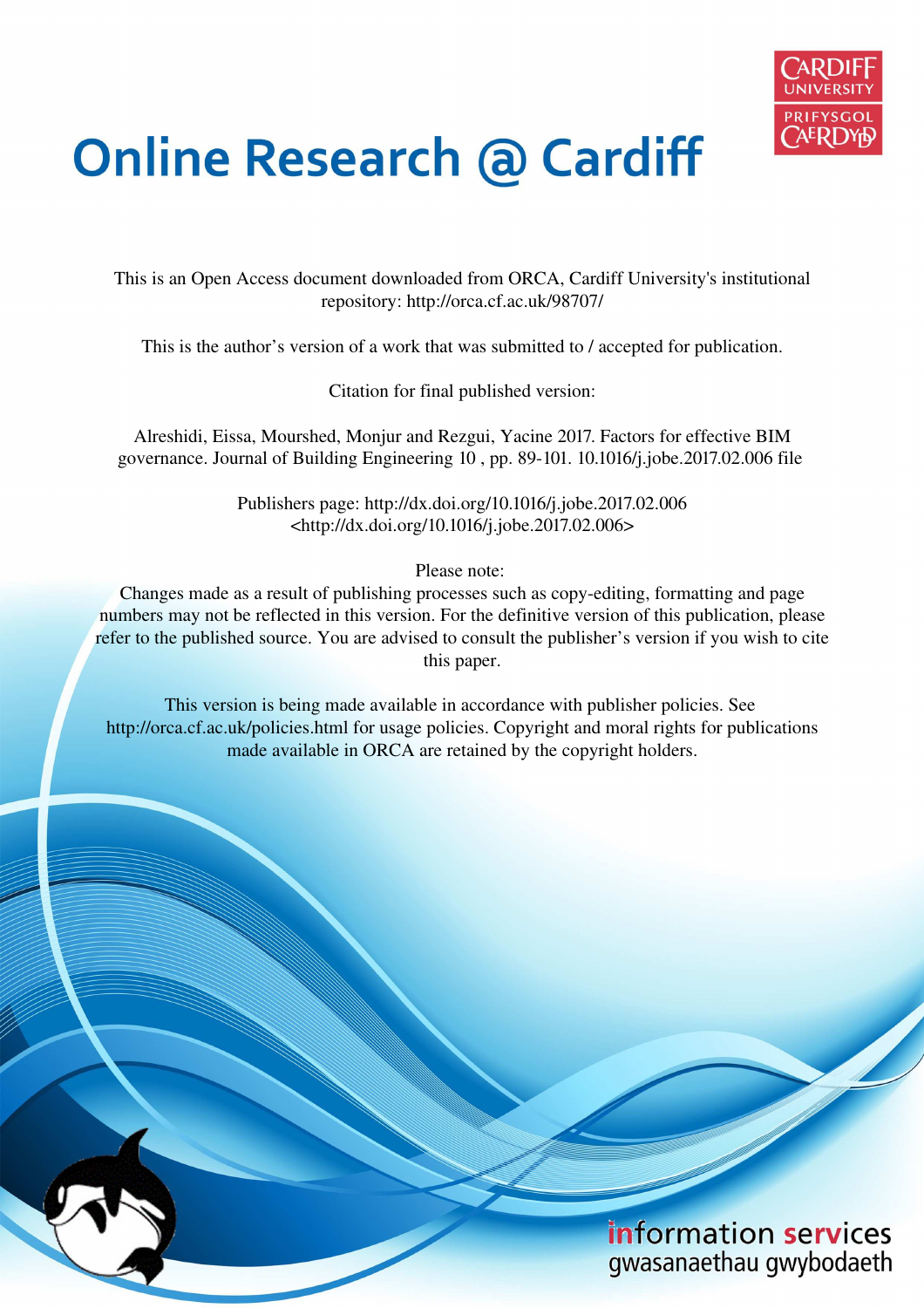## **Paper Title: Factors for effective BIM governance**

**Dr. Eissa Alreshidi,** Corresponding author, <sup>(1)</sup> School of Engineering, Cardiff University, Cardiff, UK, E-mail: alreshidi.eissa@gmail.com; Tel: +447577449798; <sup>(2)</sup> School of Computer Science, Hail University, Hail, Saudi Arabia, E-mail: e.alreshidi@uoh.edu.sa

**Dr Monjur Mourshed,** Senior Lecturer in Sustainable Engineering School of Engineering, Cardiff University, Cardiff, UK, E-mail: MourshedM@cardiff.ac.uk

**Prof. Yacine Rezgui,** Institute Leader (BRE Institute in Sustainable Engineering) School of Engineering, Cardiff University, Cardiff, UK, E-mail: RezguiY@cf.ac.uk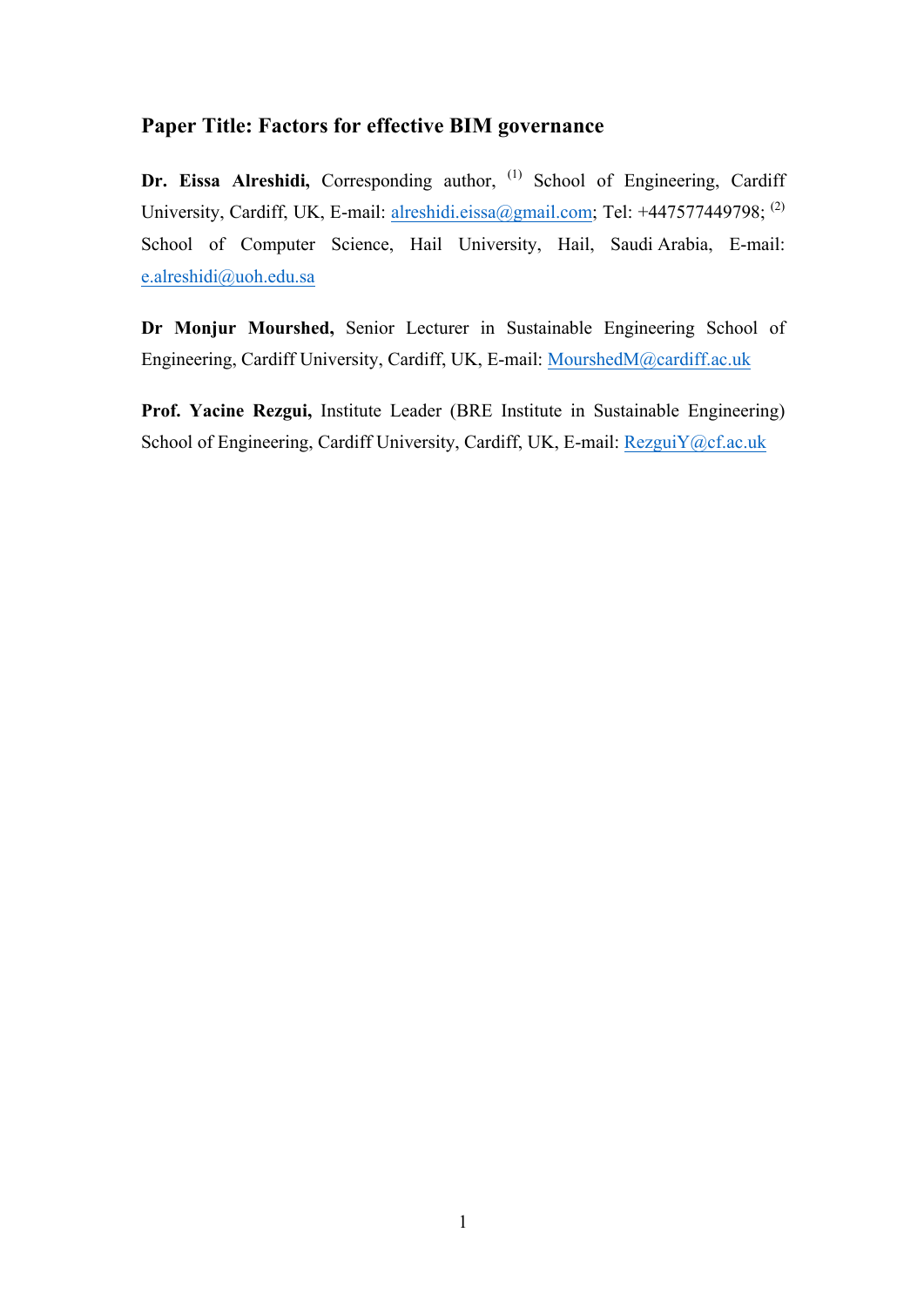#### **Abstract**

With increasing complexity of construction projects, a collaborative environment becomes essential to ensure effective communication during the project lifecycle. Conventional team collaboration raises issues such as the lack of trust; uncertainties regarding ownership and Intellectual Property Rights (IPRs); miscommunication; and cultural differences, among others. Additional issues can arise in relation to the generated data, including data loss, data inconsistency, errors, and liability for wrong or incomplete data. Furthermore, There is a shortage of studies that investigate collaboration practices, data management, and governance issues from a sociotechnical perspective. This study investigates the development of a BIM governance framework (G-BIM) with support of Cloud technologies, identifying effectiveness factors that guarantee successful collaboration. Semi-structured interviews were conducted with informed BIM experts in the UK, with the aim of: (i) discovering current trends in Information Communication Technologies (ICT) and team collaboration during construction projects; (ii) exploring barriers to BIM adoption; (iii) exploring the role of BIM-related standards; (iv) consulting BIM experts to develop a Cloud-based BIM governance solution to tackle team collaboration on BIM-based projects; and (v) investigating the role of Cloud in supporting BIM governance research and development. The findings reveal several BIM adoption barriers and issues directly influencing team collaboration. The key findings led to the development of a BIM governance framework (G-BIM). The purpose of the G-BIM framework is to present and summarise effective factors resulting in successful governance and a collaborative BIM approach, to support the future development of a Cloud-based BIM governance platform. The G-BIM framework comprises three main components: (i) actors and team, (ii) data management and ICT, and (iii) processes and contracts. Furthermore, the study reveals the high potential of Cloud technologies to advance current BIM governance solutions, because of its performance capabilities, accessibility, storage, and scalability.

**Keywords:** Building Information Modelling (BIM), BIM Adoption, BIM Governance, Data Governance, G-BIM, Cloud Computing.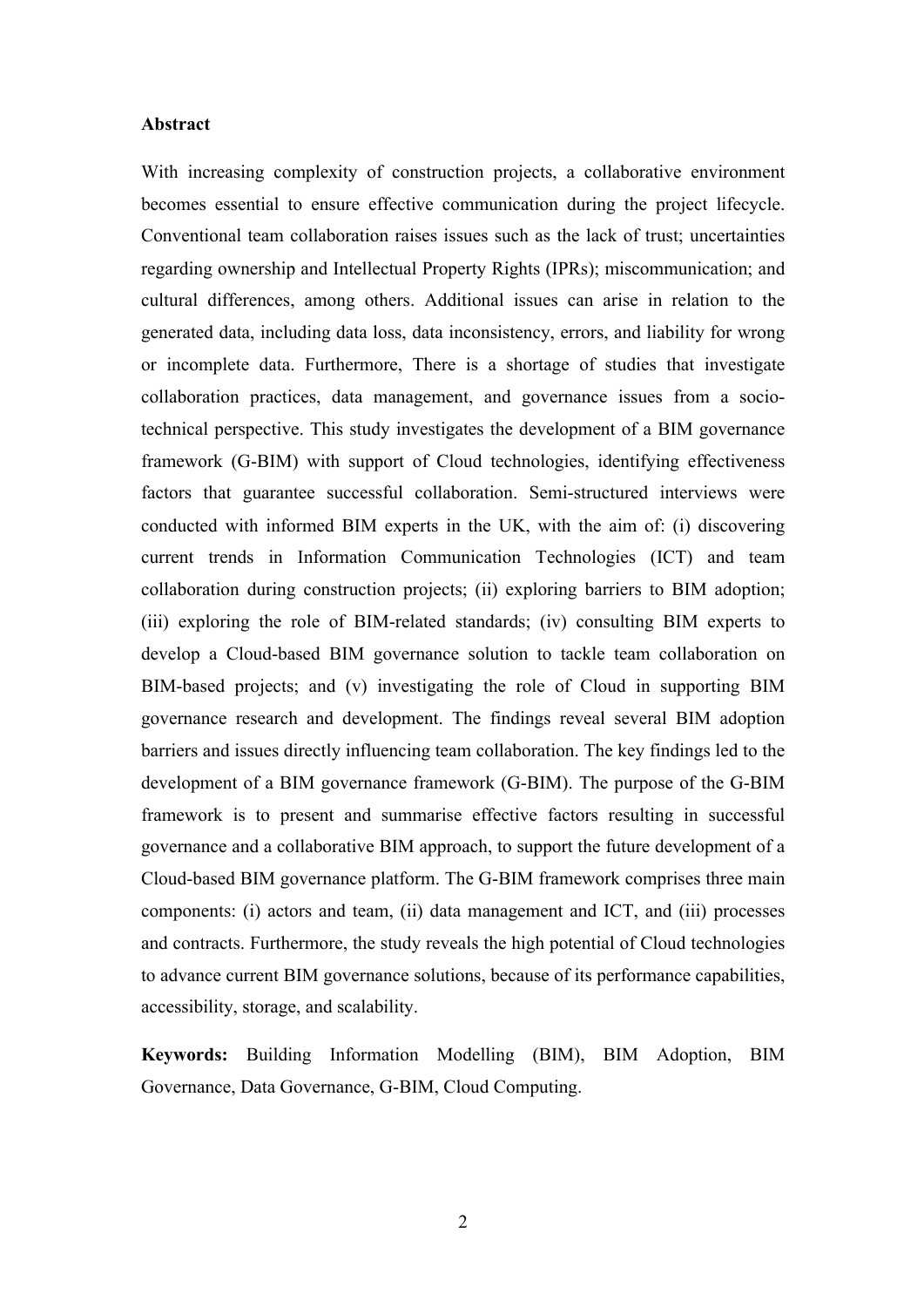#### **1 Introduction**

 $\overline{a}$ 

Team collaboration during construction projects is becoming increasingly complicated, and new technologies such as BIM tools, processes and approaches have contributed to this. Team collaboration on conventional construction projects raises issues, including trust, ownership and Intellectual Property Rights (IPRs) concerns, miscommunication, and cultural differences, among others. Moreover, additional issues can arise in relation to the generated data, including data loss, data inconsistency, errors, and liability for wrong or incomplete data [1-3]. Typically, the adoption of a collaborative BIM approach complicates these issues further.

Recognising the importance of adopting a collaborative BIM approach, the UK government established 2016 as the target date for the adoption of BIM by the construction industry [4]. According to BIMTaskGroup [4], there are four levels of BIM maturity. Currently, the majority of construction firms are striving to reach BIM adoption at Level  $2^1$ , while a minority of internationally leading engineering and construction organizations have started embracing some aspects of Level 3, such as shared model-based information delivery across the supply chain and lifecycle; this means it is possible to manage the data of all parties using 3D CAD models, but not necessarily to collaborate using a single, shared model. However, BIM adoption at Level  $3<sup>2</sup>$  is more complex. To alleviate this complexity, a BIM governance model with a Cloud infrastructure offers a potential solution to facilitate team collaboration across the supply-chain during a building's lifecycle [5, 6].

To date, several researchers have sought to develop collaborative BIM frameworks and solutions [7-9]. However, these efforts lack detailed investigation of BIM governance and related characteristics. Yet, there is lack of theoretical framework for BIM governance. Therefore, this study aims to investigate the case for developing a BIM governance framework by: (i) exploring current ICT and collaborative practices among construction team members; (ii) discovering the barriers to BIM adoption in the construction industry; (iii) highlighting common collaboration problems in BIM-

<sup>&</sup>lt;sup>1</sup> In Level 2 BIM, Building data is managed in a 3D Environment, separate from the attached data. The data integration is then based on property or interfaces; e.g. as detailed in cloud middleware as "iBIM".

<sup>&</sup>lt;sup>2</sup> In Level 3 BIM, all team members work from the same source of information (BIM Model).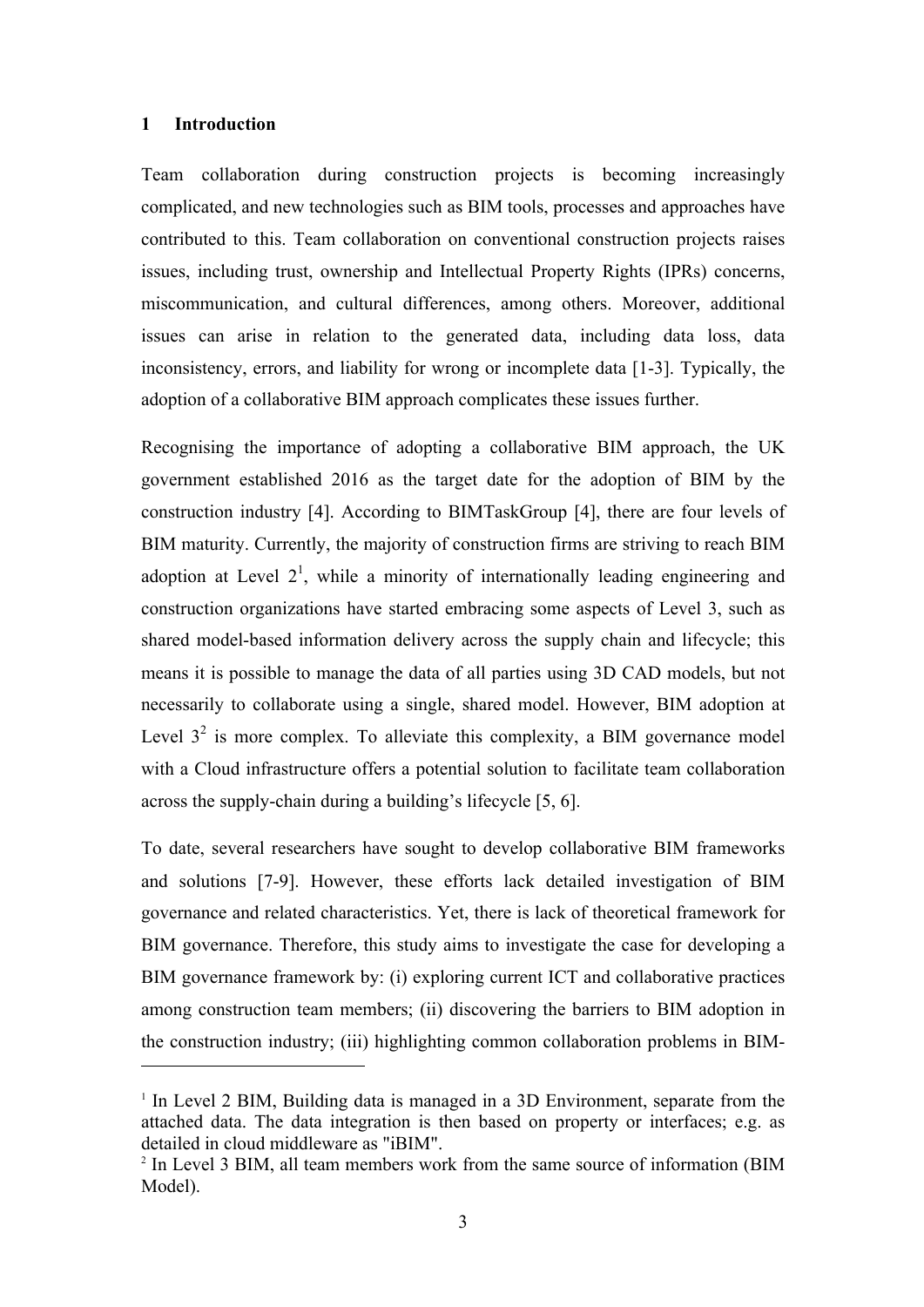based projects; (iv) identifying factors that support development of a BIM governance model; and (v) exploring the potential role of Cloud in underpinning that model. More importantly, this study seeks to establish a BIM governance framework (G-BIM).

Subsequent sections provide a literature review of related work on BIM collaboration research and BIM adoption barriers; present the research methodology, explaining the interview design; and, highlight and discuss the most significant findings from the interviews. Finally, a G-BIM is presented, followed by concluding remarks, and details of planned future work.

#### **2 Related Studies**

This section reviews current studies concerning barriers to BIM adoption, BIM-based collaboration solutions, BIM governance, and Cloud computing.

#### **2.1 BIM adoption barriers**

The construction industry is moving towards BIM adoption, recognising its many advantages, such as better modelling and design features, enhanced 3D rendering, and facilitation of team collaboration through a common model [10-13]. The slow adoption to date has inspired researchers worldwide to investigate existing barriers [14-17]; these barriers include: technical problems (compatibility and reliability), fragmentation of the project team, resistance to change, lack of training, and business process related issues [16]. Non-technical barriers concern people, culture, and processes [5, 14, 18]. The legal, contractual and organisational implications of BIM can also be problematic [9, 10, 19]. Although it is agreed that technical and socioorganisational changes should accord with BIM development [20], there is no general agreement about ownership and Intellectual Property Rights (IPRs) over BIM models, nor any clear roles and responsibilities for maintaining BIM models over a project's lifecycle [15, 21, 22].

#### **2.2 BIM collaboration**

Collaboration involves co-workers sharing information and processes by interacting, communicating, exchanging, coordinating and approving [23, 24]. BIM offers stakeholder collaboration at different stages of a building's lifecycle, enabling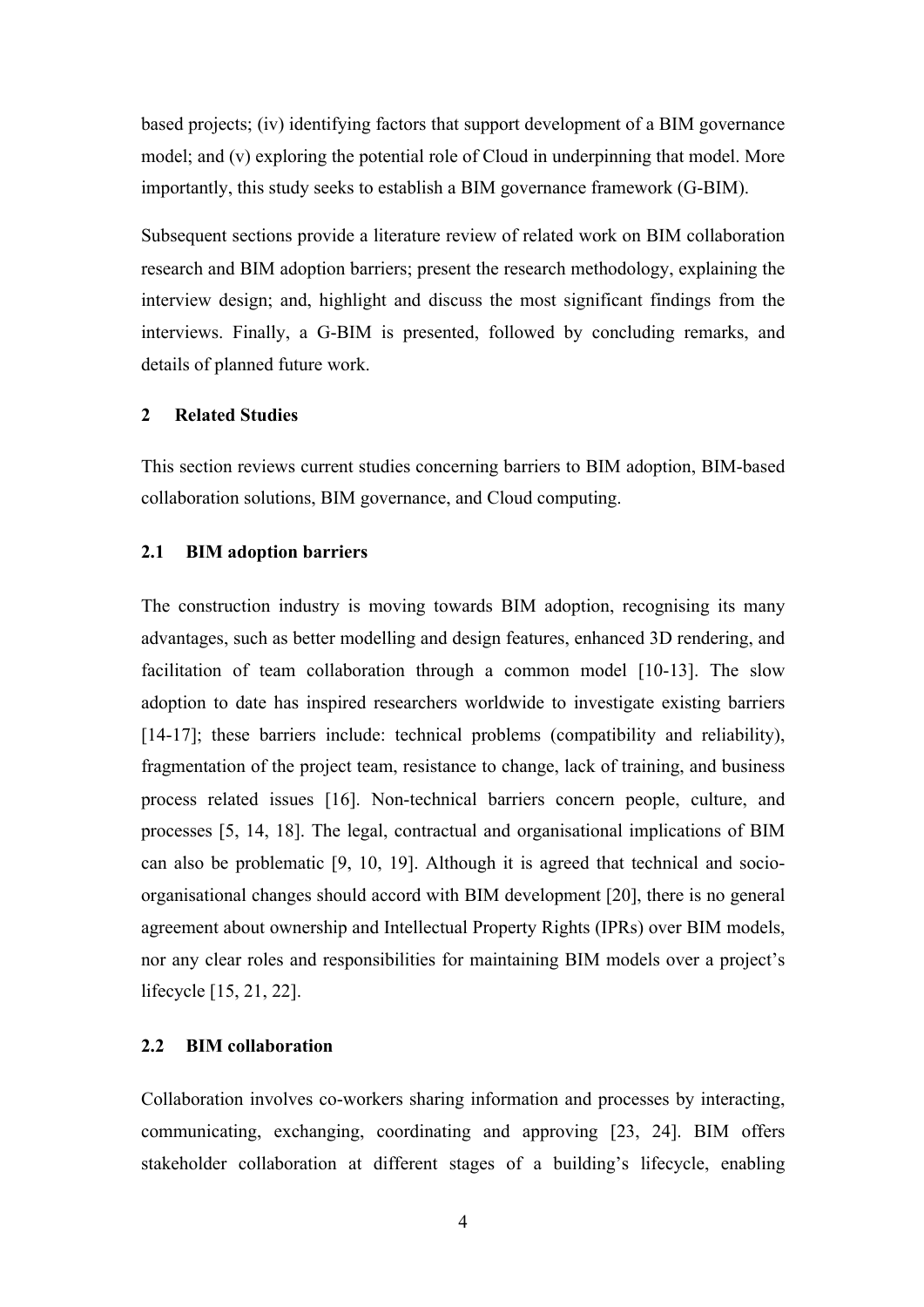stakeholders to insert, extract, update, or modify information during the BIM process. Thus, BIM is emerging as a new way to manage information flow between stakeholders during a project [25]. However, in the construction industry, projects are handled in a collaborative environment across multiple disciplines and multiple actors, thereby raising trust issues, and generating a lack of clarity regarding roles and responsibilities, interoperability, etc. [5, 26].

Despite many researchers and practitioners maintaining collaborative work environments, challenges have impeded the development of a fully integrated multidisciplinary collaborative mode of operation, or tool, to facilitate the adoption of BIM [18, 27]. Thus far, the development and deployment of integrative and collaborative technologies in the construction industry lags behind other industries [28]. Successful technology implementation requires the establishment of a tool to manage both electronic and manual operational procedures [23].

The gradual introduction of web-based technologies to construction project management has resulted in the integration of contractual, organisational and informational aspects. However, it is a challenge to encourage collaboration between geographically dispersed teams; especially where different practitioners represent different organisations, and where construction projects are large [23]. Collaboration technologies represent a shift toward virtual organisations, in which workers have the flexibility to work from any location, and computing technology makes it possible to communicate richer and more complex data [23]. Although, the technical requirements for developing collaborative BIM servers have been identified by Singh, Gu [27], this study aims to also explore functional and non-functional requirements that fall within the categories of socio-organisational, process, and legal requirements.

Developments in commercial BIM servers can resolve some collaboration issues, and options include the Onuma system [29], RevitServer [30], ProjectWise [31], Graphisoft BIM Server [32] and, more recently, Autodesk BIM 360 [33], alongside open-source solutions such as BIMServer [34], and EDMmodelServer [35]. However, BIM servers tend to be owned by their developers, utilise proprietary management data structures, and rely on central or local servers for data management and storage [5, 36].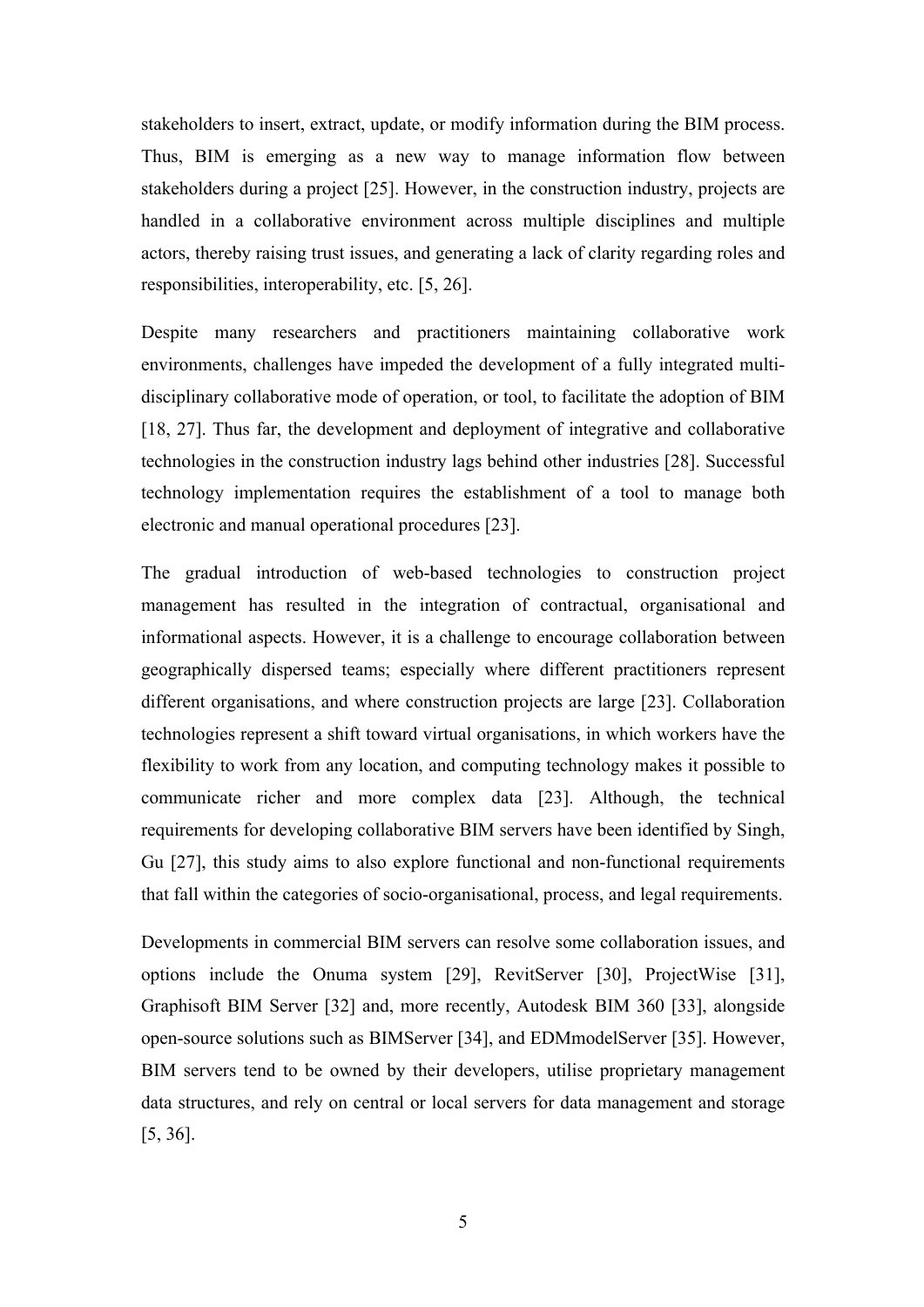#### **2.3 BIM governance**

This study aims to unite the experiences of construction practitioners with previous research and findings, to provide information to support the development of a Cloudbased BIM governance solution. Until recently, BIM governance has not been investigated in explicit detail in construction projects. Existing IT and ICT governance frameworks, e.g. [37-39] were not initially developed to meet construction industry needs. Data governance frameworks tend to focus on datarelated aspects, although data governance refers to the overall management of the availability, integrity, and security, of the data used within an enterprise [40]. Newman and Logan [41] define data governance as, "the collection of decision rights, processes, standards, policies and technologies required to manage, maintain and exploit information as an enterprise resource".

Rezgui, Beach [5], state that BIM governance is "the process of establishing a project information management policy across lifecycle and supply chain underpinned by a building information model, taking into account stakeholders' rights and responsibility over project data and information". It is essential to differentiate between governance and management. Governance determines who makes decisions and how, whereas management implements decisions [41]. Almost all organisations that face challenges managing information, can benefit from a governance approach [42]. There is a known lack of overall governance within current construction projects; hence, there is a need to develop a generic data governance model to facilitate BIM adoption in a collaborative built-in environment across multidisciplines and multi-actors throughout the building's lifecycle [5].

There are several requirements for overcoming limitations to BIM adoption and team collaboration from a governance standpoint: (i) protocol development, (ii) establishment of responsibilities across disciplines, (ii) sharing a common model that can be stored centrally or hosted by distributed environments, and (d) improved interdisciplinary communication. In addition, to raise awareness, intensive training should be introduced, and an explanation given of stakeholders' formal responsibilities, across disciplines and at different stages of the building lifecycle [5, 43-45]. Here, several aspects need to be taken into account in the development of a Cloud-based BIM governance solution: BIM data management processes, the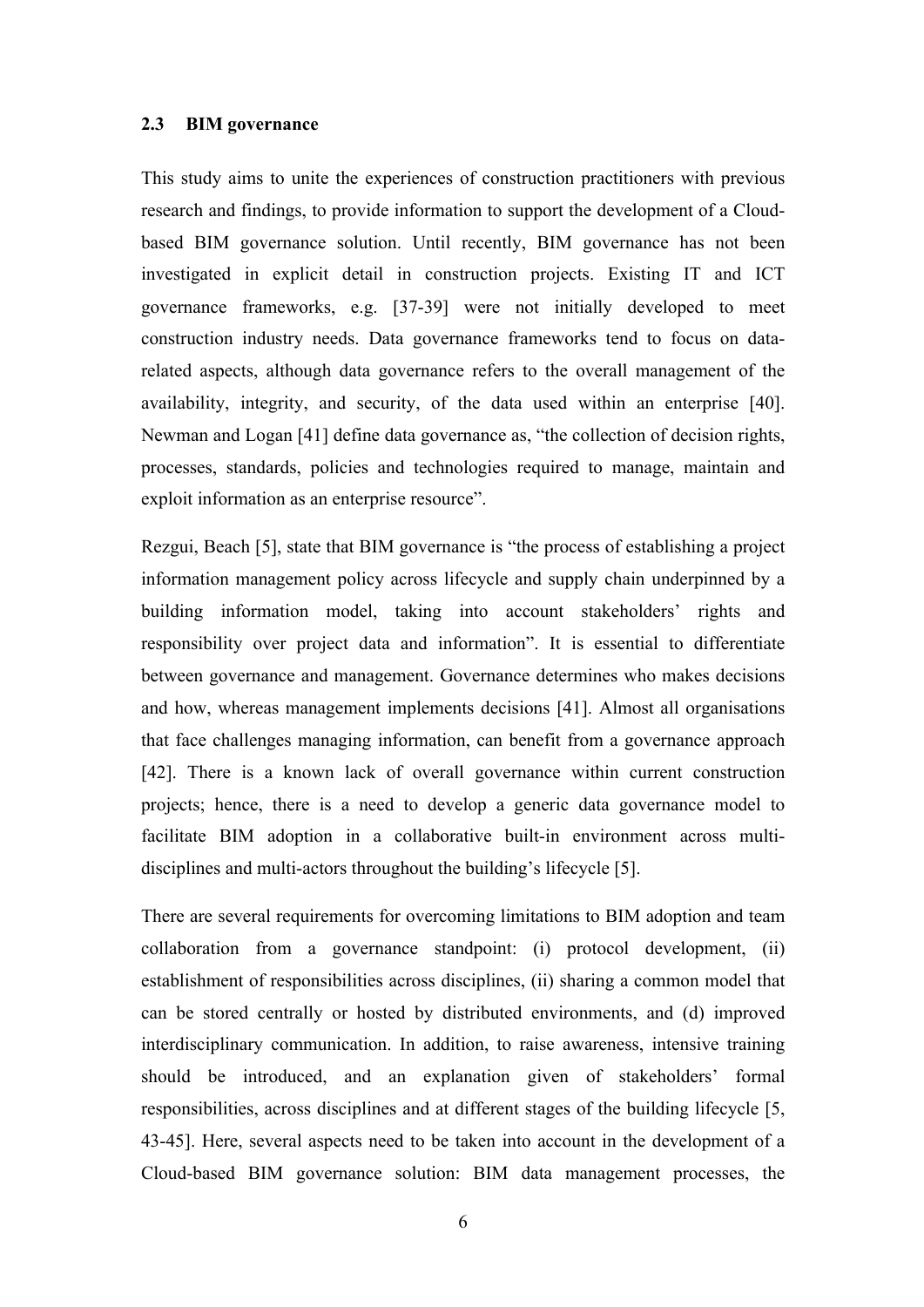project's lifecycle, supply-chain complexity, BIM, team members' rights and responsibilities, policies and standards, and the underpinning technology.

#### **2.4 Cloud efforts in BIM**

Cloud computing technologies have recently gained in popularity [46-48]. Due to the advantages that Cloud technology offers, many researchers in the construction field have considered Cloud computing as a solution to underpin future BIM technologies [49-52]. However, apart from [5, 36], these research efforts have not targeted BIM governance directly. Hence, this study aims to investigate advantages and disadvantages of utilizing Cloud technologies in BIM governance. In general, Stadtmueller [53] identifies 5 main advantages for an enterprise when adopting Cloud: (i) reduced investment in hardware, (ii) scalability, (iii) reduced time when launching new applications, (iv) quality, and (v) continual upgrade. However, a number of case studies reveal the benefits of using Cloud technology in BIM [54]. The current trend in the construction industry is to efficiently integrate and manage building information using BIM with Cloud [55]. In this context, Cloud offers a number of general benefits such as accessibility [36, 52], scalability [56], Reliability [57], Advance Interoperability for BIM applications [52] data security [48, 58, 59], real-time backup [60] Cost [61], and Green credentials[62].

Despite the fact that the Cloud has many benefits, potential drawbacks exist. According to Armbrust, Fox [48] these drawbacks are: (a) security concerns, (a) performance guarantee, (b) anonymous control, (c) cusiness continuity and service availability, (d) data Lock-in, (e) data confidentiality and auditability, (f) data transfer bottlenecks, (g) performance unpredictability, (h) bugs in large distributed systems, (j) speed of scaling, (k) reputation fate sharing , and (l) software licensing. However, major concerns relate to the use of Cloud in BIM; Redmond, Hore [52] raised three issues: security, privacy, and dependency on Internet connection. Data ownership and control are commonly raised as obstacles when considering Cloud storage, as it remains unclear who owns the data hosted by a Cloud Service Provider (CSP) [63, 64].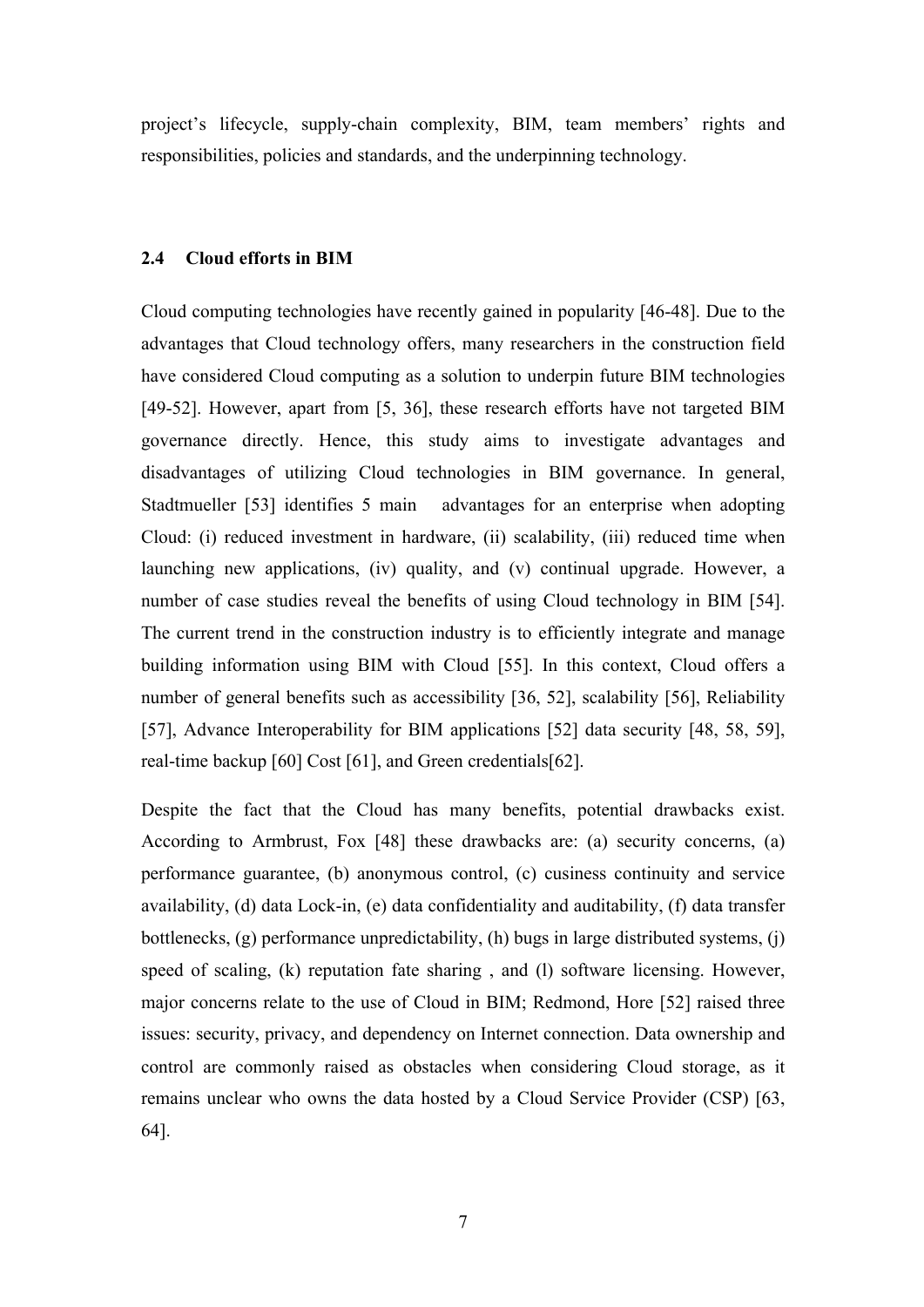#### **3 Methodology**

The collaboration process of construction teams differ from other disciplines [65]. There is a shortage of studies that investigate collaboration practices, data management, and governance issues from a socio-technical perspective. This forms the gap addressed by the present paper to identify factors for successful BIM governance using an appropriate method such as questionnaire and formal interviews. Therefore, the main aim of this research paper is to develop a theoretical BIM governance framework based on identified factors. This study is considered exploratory research, hence a mixed method approach using a comprehensive questionnaire and semi-structured interviews is adopted. Semi-structured interview is a qualitative method of inquiry that combines a pre-determined set of open questions with the opportunity for the interviewer to explore particular themes or responses further [66]. Semi-structured interviews are chosen in particular for the following reasons: (a) there are not enough resources with respect to BIM governance solution; (b) the required information and knowledge are exists with the BIM experts; (c) the researcher is willing to change the questions order depending on the flow of the conversation, it is possible to ask additional questions if BIM expert brings up issues that have no prepared questions for; (d) allow the BIM experts to speak in more details on the issues that the researcher raises as well as introduce new issues that are relevant to the research theme [66].

The outcome of the comprehensive questionnaire were reported in Alreshidi, Mourshed [6]. However, the outcome of semi-structured interviews that helped in developing a BIM governance framework (G-BIM) forms the main focus in this paper. The preparation of semi-structured interview is done based on steps reported by Oates [66]. This is done by conducting a literature review exploring: (a) the current situation of BIM adoption, (b) ICT and collaboration practices, and (c) data management practices in construction projects. Consequently, this study is underpinned by the following research questions:

- RQ1. What are the current BIM adoption barriers, ICT and collaboration practices; and what issues arise during the collaboration process?
- RQ2. Do existing BIM-related standards promote collaboration and BIM integration?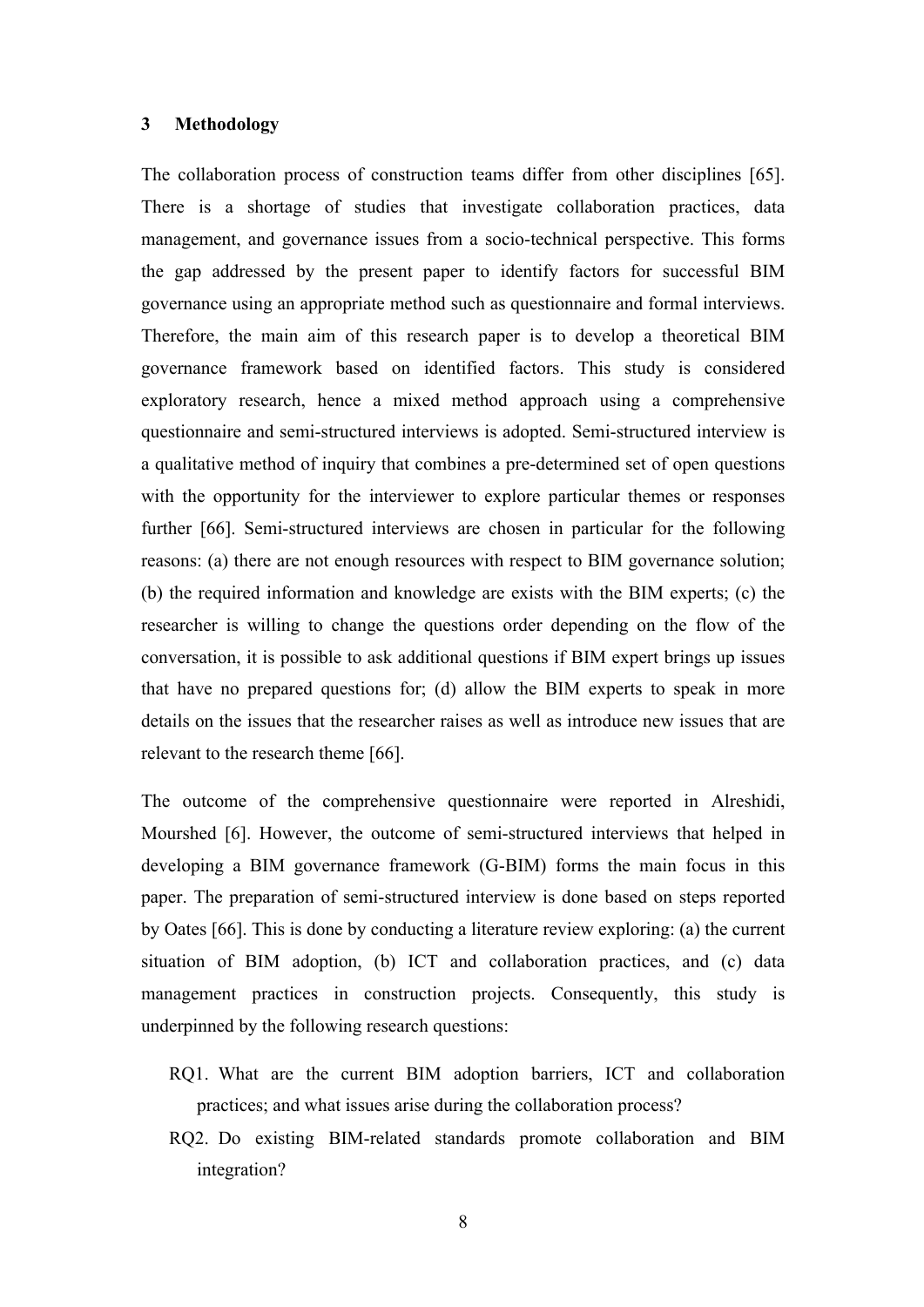- RQ3. What potential factors could lead to effective BIM governance?
- RQ4. What is the Cloud's potential role in a BIM governance solution?

This leads to the development of an interview guide (Appendix A). The interviews was designed to target BIM experts, including BIM academics, BIM practitioners and BIM technicians. The expert panel were chosen based on the following criteria: willingness to participate, background and experiences in the construction industry (specifically with BIM), and their tangible efforts using BIM (e.g. BIM-based projects and BIM publications). The semi-structured interview was conducted based on the interview guide with several BIM experts from different disciplines and backgrounds. The BIM experts were interviewed according to individual preference, using: face-toface, and via an online communication tool i.e. Skype. The interviews were held in different locations in the UK including: London, Leeds, Birmingham, Liverpool, Cardiff and Loughborough. Table 1 displays the BIM experts' backgrounds.

|                                         |                     | No.            | <b>BIM</b> Expert | Position                                              | Experience in<br>construction/B<br>IM (years) | Place of the<br>interview | Interview<br>method |
|-----------------------------------------|---------------------|----------------|-------------------|-------------------------------------------------------|-----------------------------------------------|---------------------------|---------------------|
|                                         |                     | 1              | Academic          | Professor of<br>architectural design                  | More than 40                                  | Cardiff                   | Face-to-<br>face    |
| <b>BIM</b> Academics                    | Researchers/Clients | $\overline{2}$ | Academic          | Professor of<br>sustainability, client,<br>contractor | More than 40                                  | Cardiff                   | Face-to-<br>face    |
|                                         |                     | $\overline{3}$ | Academic          | <b>BIM</b> researcher                                 | More than 20                                  | Loughborou<br>gh          | Face-to-<br>face    |
|                                         |                     | 4              | Academic          | <b>BIM</b> researcher                                 | More than 10                                  | Loughborou<br>gh          | Face-to-<br>face    |
|                                         |                     | 5              | Practitioner      | Architect & CAD/BIM<br>manager, consultant            | More than 15                                  | Cardiff                   | Face-to-<br>face    |
|                                         |                     | 6              | Practitioner      | BIM manager, structural<br>engineer                   | More than 17                                  | Birmingham                | Face-to-<br>face    |
| <b>BIM Professionals / Construction</b> | Practitioners       | $\overline{7}$ | Practitioner      | <b>UKMEA BIM</b><br>implementation manager            | More than 15                                  | Leeds                     | Face-to-<br>face    |
|                                         |                     | 8              | Practitioner      | Structural technician,<br>BIM co-ordinator            | More than 13                                  | London                    | Face-to-<br>face    |
|                                         |                     | 9              | Practitioner      | Architect, BIM manager                                | More than 8                                   | London                    | Face-to-<br>face    |

Table 1 BIM experts' demographic information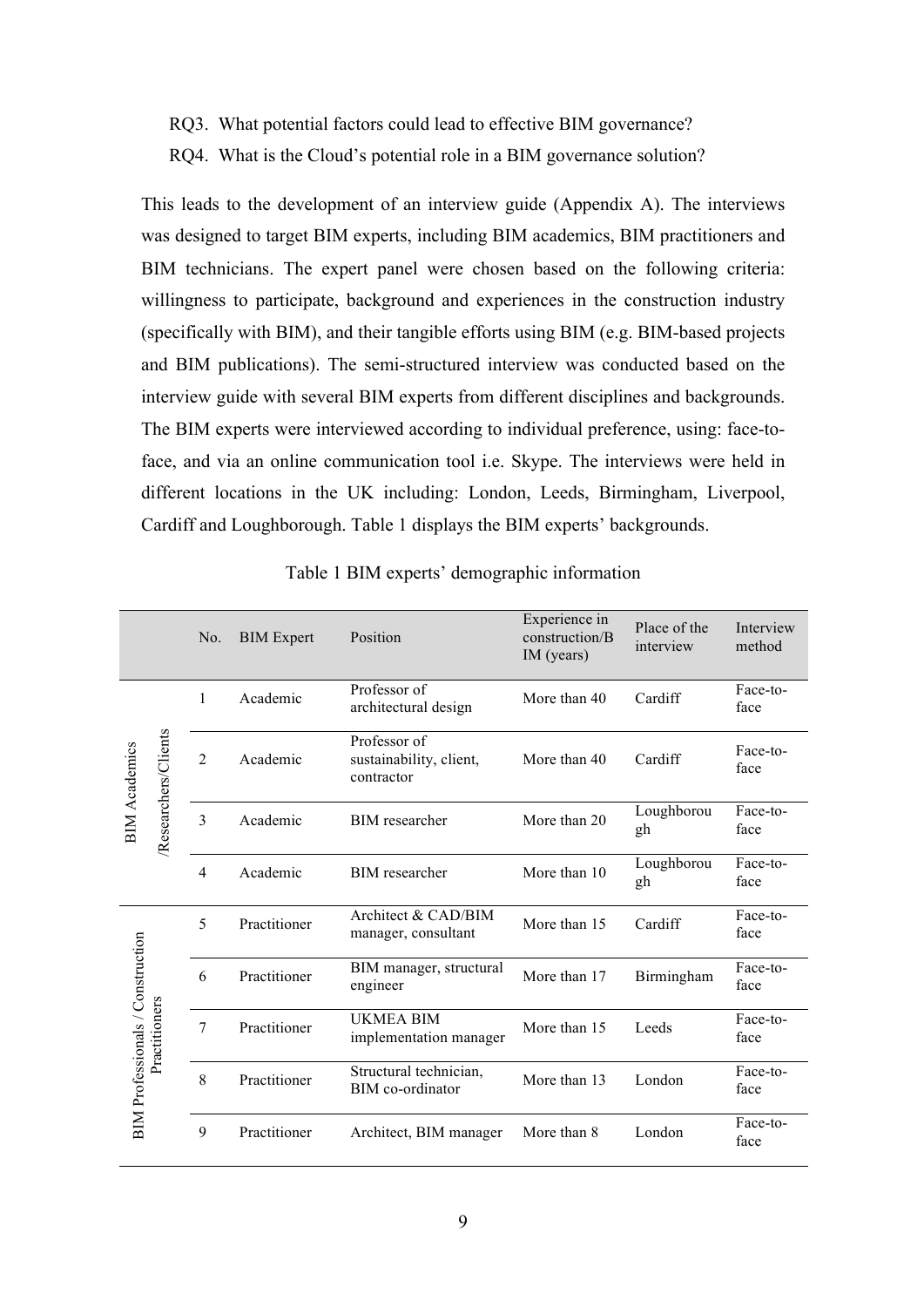|                         |                      | 10 | Practitioner | <b>Building</b><br>Physics/Environmental<br>Engineer                             | More than 22 | Glasgow    | Skype            |
|-------------------------|----------------------|----|--------------|----------------------------------------------------------------------------------|--------------|------------|------------------|
|                         |                      | 11 | Practitioner | Environmental design of<br>buildings, building<br>simulation $&$<br>optimisation | More than 10 | London     | Skype            |
|                         |                      | 12 | Practitioner | Civil engineer                                                                   | More than 10 | Birmingham | Skype            |
|                         |                      | 13 | Technician   | Chartered engineer,<br>software specialist                                       | More than 20 | Leeds      | Face-to-<br>face |
|                         |                      | 14 | Technician   | <b>Technical director</b>                                                        | More than 23 | Liverpool  | Skype            |
| Technicians/IT Managers | /Software Developers | 15 | Technician   | BIM developer,<br>collaboration software<br>solution                             | More than 4  | London     | Face-to-<br>face |
|                         |                      | 16 | Technician   | Technical manager                                                                | More than 27 | London     | Skype            |
|                         |                      | 17 | Technician   | SaaS IT specialist                                                               | More than 27 | London     | Skype            |
|                         |                      | 18 | Technician   | Projects' document<br>manager                                                    | More than 7  | Cardiff    | Face-to-<br>face |

The interviews have been recorded using a reorder device for face-to-face interviews and recording software Pamela [67] for Skype interviews. A transcription of the recorded interview is done via transcription services provider. Then the interview transcripts were categorized according to common themes and analysed using a pattern coding technique. These themes are categorized in an Analysis Template (Appendix B). Each one of these themes is created in a single file that holds all the answers from BIM experts of the same theme. After that, all answers of each theme are grouped and discussed together with other results. A table to summaries the results of each category is then designed and filled in with the most significant result of each theme.

#### **4 Results**

Since BIM governance is evolving as a way to facilitated control over the fragmented components of construction projects, this study sought to present a comprehensive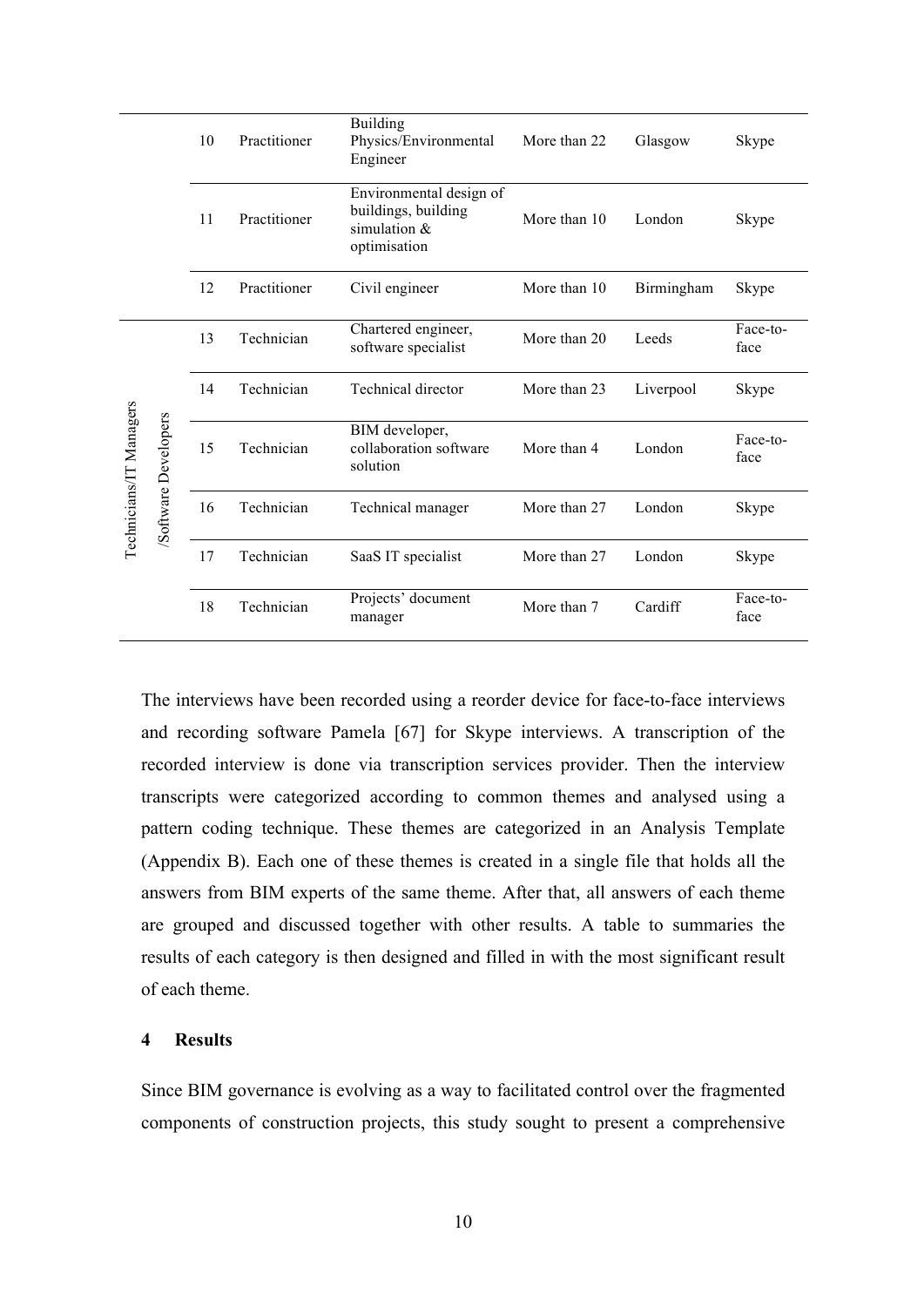model to assist construction professionals. The findings were divided into categories as follows:

- Current BIM adoption barriers;
- Current ICT and collaboration tools and practices;
- Team collaboration issues;
- Role of BIM related standards;
- Factors linked to efficient BIM governance; and
- Prerequisites for a BIM governance solution

The outcomes of aforementioned categories are discussed below, as they guided the development of an effective G-BIM. The role of Cloud technologies in BIM governance research and development is also highlighted.

## **4.1 BIM adoption barriers**

The findings from the consultation regarding BIM adoption barriers endorsed the findings of previous research [5, 68-71]. However, BIM adoption barriers were expanded upon in this study, to include socio-organisational, financial, contractual, technical, and legal barriers. Table 2 summarises the most significant BIM adoption barriers.

| Theme/category        | <b>Related barriers</b>                                                                                                                                                                                                                                                                                                                                  |
|-----------------------|----------------------------------------------------------------------------------------------------------------------------------------------------------------------------------------------------------------------------------------------------------------------------------------------------------------------------------------------------------|
| Social-organisational | Resistance to change<br>٠<br>Lack of trust in and apprehension towards new technology<br>Lack of BIM understanding<br>Variations in practitioners' skills<br>Lack of BIM training<br>Lack of motivation<br>Clients' awareness<br>Adoption of traditional practices and standards<br>٠<br>Avoiding/hiding potential risks and liability for mistakes<br>٠ |
| Financial             | BIM adoption cost<br>٠<br>Personal Indemnity Insurance (PII) is not covered<br>BIM training cost<br>Limited budget<br>Expensive human-based services costs                                                                                                                                                                                               |

Table 2 BIM adoption barriers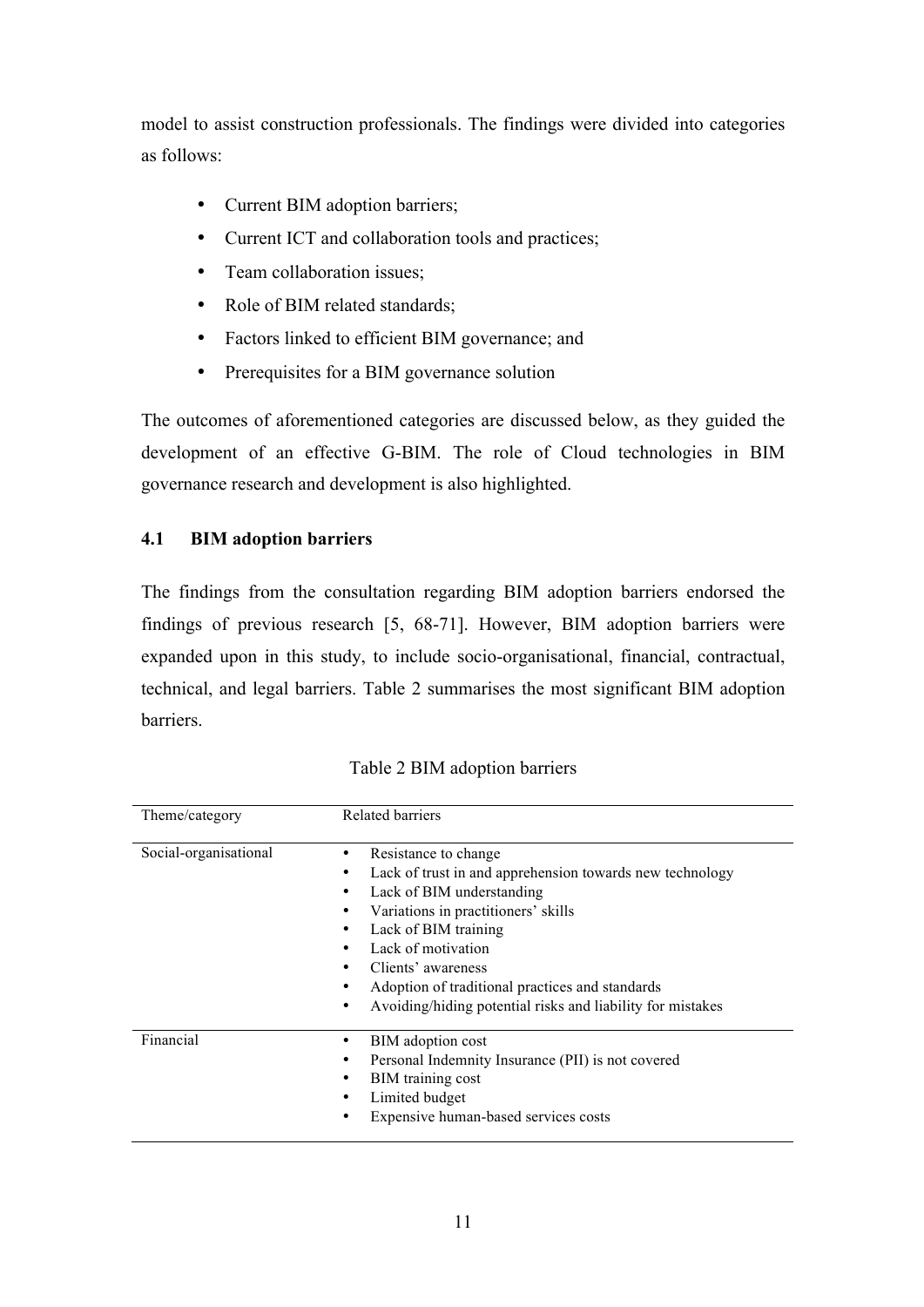| Technical<br>Maturity of BIM-based technologies<br>$\bullet$ |                                                                           |  |  |
|--------------------------------------------------------------|---------------------------------------------------------------------------|--|--|
| ٠                                                            | Interoperability issues                                                   |  |  |
| ٠                                                            | Issues with existing BIM modelling and collaboration tools                |  |  |
| ٠                                                            | Massive data inputs/outputs                                               |  |  |
| ٠                                                            | Massive data and limited data storage                                     |  |  |
| ٠                                                            | Limited accessibility and access rights                                   |  |  |
| ٠                                                            | Lack of data sharing mechanisms                                           |  |  |
| $\bullet$                                                    | Lack of data tracking, checking and versioning<br>control<br>mechanisms   |  |  |
| ٠                                                            | Difficulties coordinating large BIM models                                |  |  |
| ٠                                                            | Lack of notification mechanisms                                           |  |  |
| Contractual<br>٠                                             | Contractors benefit from confusion                                        |  |  |
| ٠                                                            | BIM contracts are not yet mature                                          |  |  |
| ٠                                                            | Lack of BIM-related aspects in current contracts                          |  |  |
| ٠                                                            | Failure to address BIM legal concerns in current contracts                |  |  |
| ٠                                                            | Contracts need to accommodate changes in BIM collaborative<br>environment |  |  |
| Legal<br>٠                                                   | BIM models ownership: intellectual property and copyright<br>concerns     |  |  |
| ٠                                                            | Liability for wrong or incomplete data                                    |  |  |
| ٠                                                            | Lack of legal considerations in existing BIM contracts                    |  |  |
| ٠                                                            | Lack of legal framework for adopting collaborative BIM                    |  |  |
| ٠                                                            | PII does not cover legal aspects of collaborative work                    |  |  |

## **4.2 ICT and collaboration practices during projects**

ICT has a long history of adoption and use in the construction industry. ICT has a positive impact on the possible adoption of BIM. This section describes ICT and the collaborative practices adopted on BIM-based projects.

§ **ICT tools and practices:** Many practitioners continue to rely on email, e.g. Outlook and Gmail, as their main tools of communication [6]. They request advice via emails and using print screens showing errors in their BIM models. Most of the BIM experts interviewed reported this, one interviewee stated: *"we use email with written words and screenshots"*. In addition, they use Skype for face-to-face interaction with a remote team, in order to clarify aspects of project design or BIM models. They also use communication tools built-in to the collaboration tools. Some teams explore other options, such as SMS, Skype, Go-to-Meeting, and other web tele-conferencing sessions.

They also arrange regular face-to-face meetings to discuss project progress, and receive clear updates on goals and milestones to organise and track their objectives. Nonetheless, there are problems recording actions during informal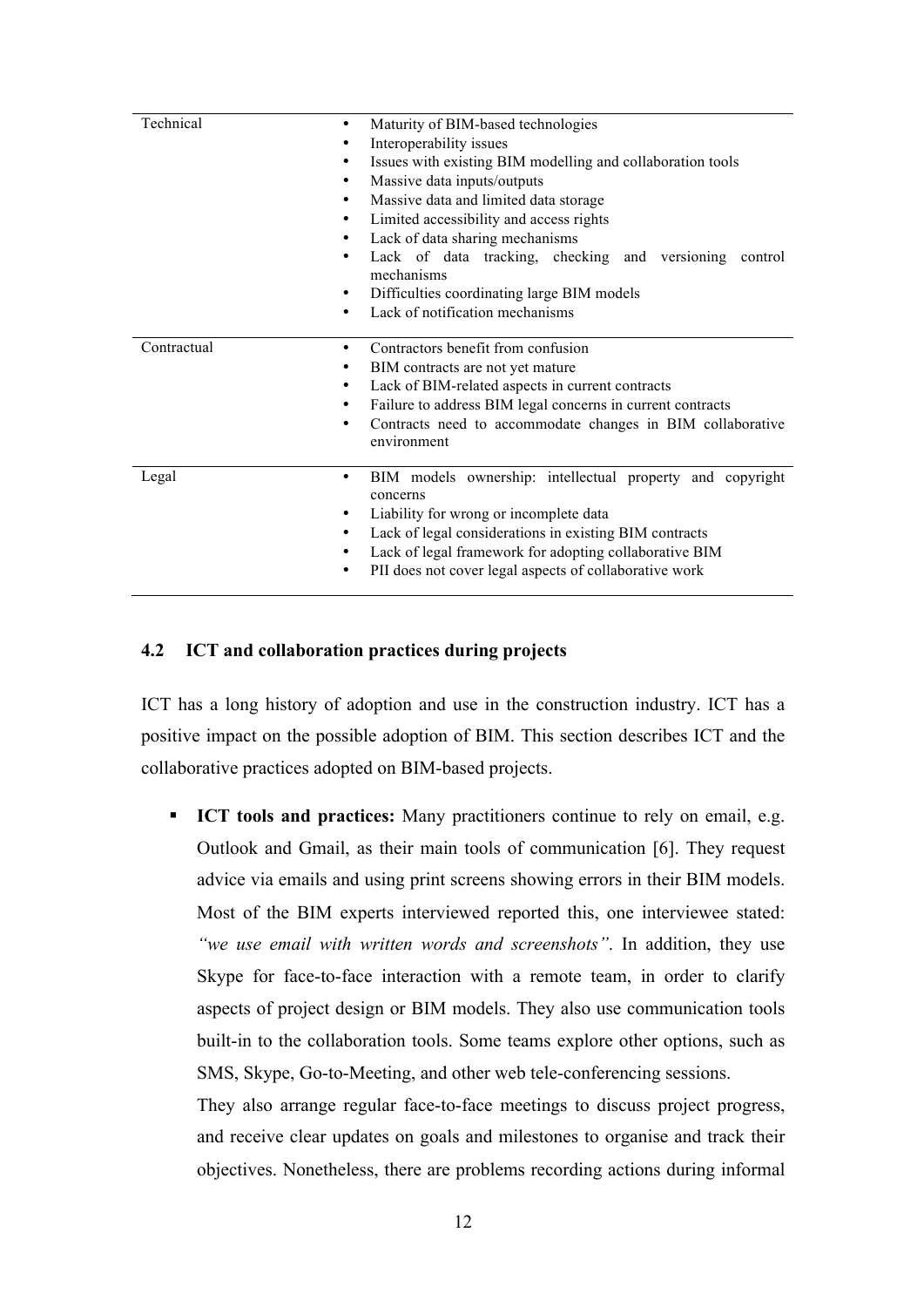communication processes or meetings. One academic stated: "*the best communication practice during a construction project should be via project management environment e.g. ProjectWise which contains: (a) built-in communication tools/channels, (b) a good data structure so that it is easy to keep track of it, (c) find who/when and why a decision is made*". This emphasises that a good collaborative BIM solution would include a wellstructured data governance framework and built-in communication tools to keep track of information.

§ **Collaboration tools and practices:** Email is used for communication and for sharing BIM models. However, most companies use proprietary web-based collaboration tools and Electronic Document Management systems (EDMs) to manage the sharing of project data among team members, because of reliability and technical support (e.g. Conject [72], ProjectWise [31], Asite [73], and Autodesk RevitServer [30]). However, teams combine the use of RevitServer with ProjectWise at the local level inside the company, whereas at the global level the team might use more advanced collaborative technologies, such as 4Project [74].

Although most web-based BIM collaborative tools enable access to stored data according to each actor's role, the process of defining roles and responsibilities tends to be unclear and overseen by the organisation. In terms of BIM data storage practices, some practitioners use personal hard drives to retain copies of their files/models, but the majority use online-shared networked storage solutions due to the easy-to-use storage and access mechanisms provided. When adopting BIM as a collaborative approach, it is necessary to change management and re-engineer the traditional collaboration process. *"Educate people more about BIM"*; one practitioner stated, "*having the tools is one thing but knowing what to do with the tools is another thing*". ICT technologies can facilitate communication between team members, but it is up to people to engage in effective collaboration.

#### **4.3 Collaboration issues during BIM-based projects**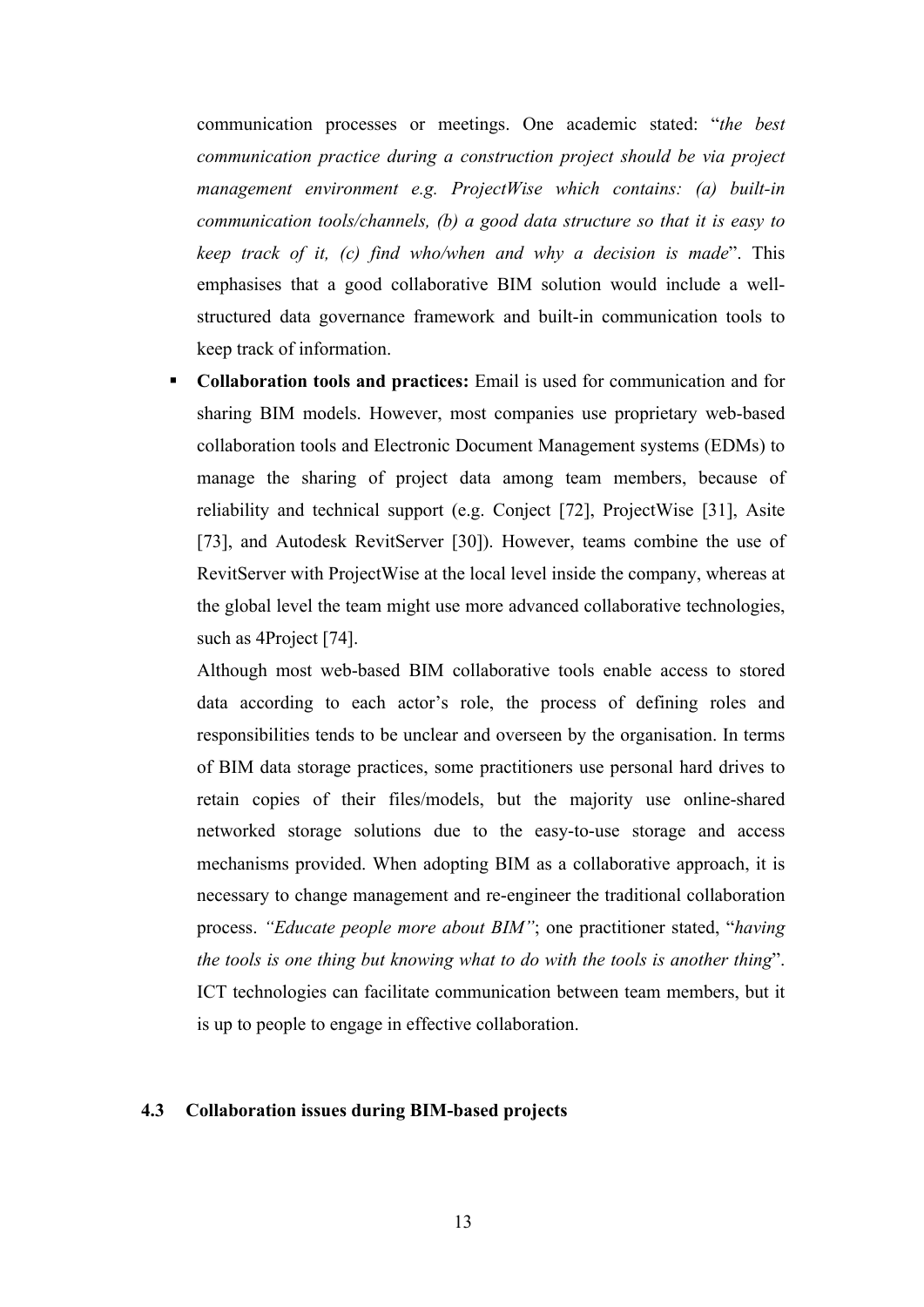BIM is still a new technology, and people have different understandings and interpretations of what it is. These differences create conflict in a BIM collaborative environment. Table 3 summarises issues that arise during team collaboration on BIMbased projects.

| Theme/ Category | Drafted results                                                                                                                                                                                         |
|-----------------|---------------------------------------------------------------------------------------------------------------------------------------------------------------------------------------------------------|
| People          | BIM maturity and understanding<br>People's behaviour<br>Team trust<br>Collaboration issues                                                                                                              |
| Process         | Lack of agreed objectives for the use of BIM<br>٠<br>No clear procedure for BIM<br>Information delivery process related issues<br>Different team skills<br>Sharing issues in collaborative process<br>٠ |
| Data            | Data ownership<br>٠<br>Copyrights<br>Intellectual Property (IP)<br>Interoperability<br>Big data volumes<br>Data inconsistency<br>Data compatibility<br>Data transportation<br>Data storage<br>Data loss |

Table 3 Collaboration issues on BIM-based projects

## **4.4 The role of BIM-related standards in promoting collaborative BIM approach**

Existing BIM-related standards provide a good starting point for developing a collaborative BIM approach. These are paper-based standards (e.g. BS1192: 2007 and PAS 1192-1, 2 and 3), and technical-data exchange standards (e.g. COBie and IFC). The question posed to BIM experts concerned how far existing BIM-related standards promote BIM integration and collaboration. Most BIM experts agreed that the standards promote BIM integration and collaboration. However, it is acknowledged that the standards are only guidelines; they do not necessarily facilitate the collaboration process.

Paper-based standards have the following limitations: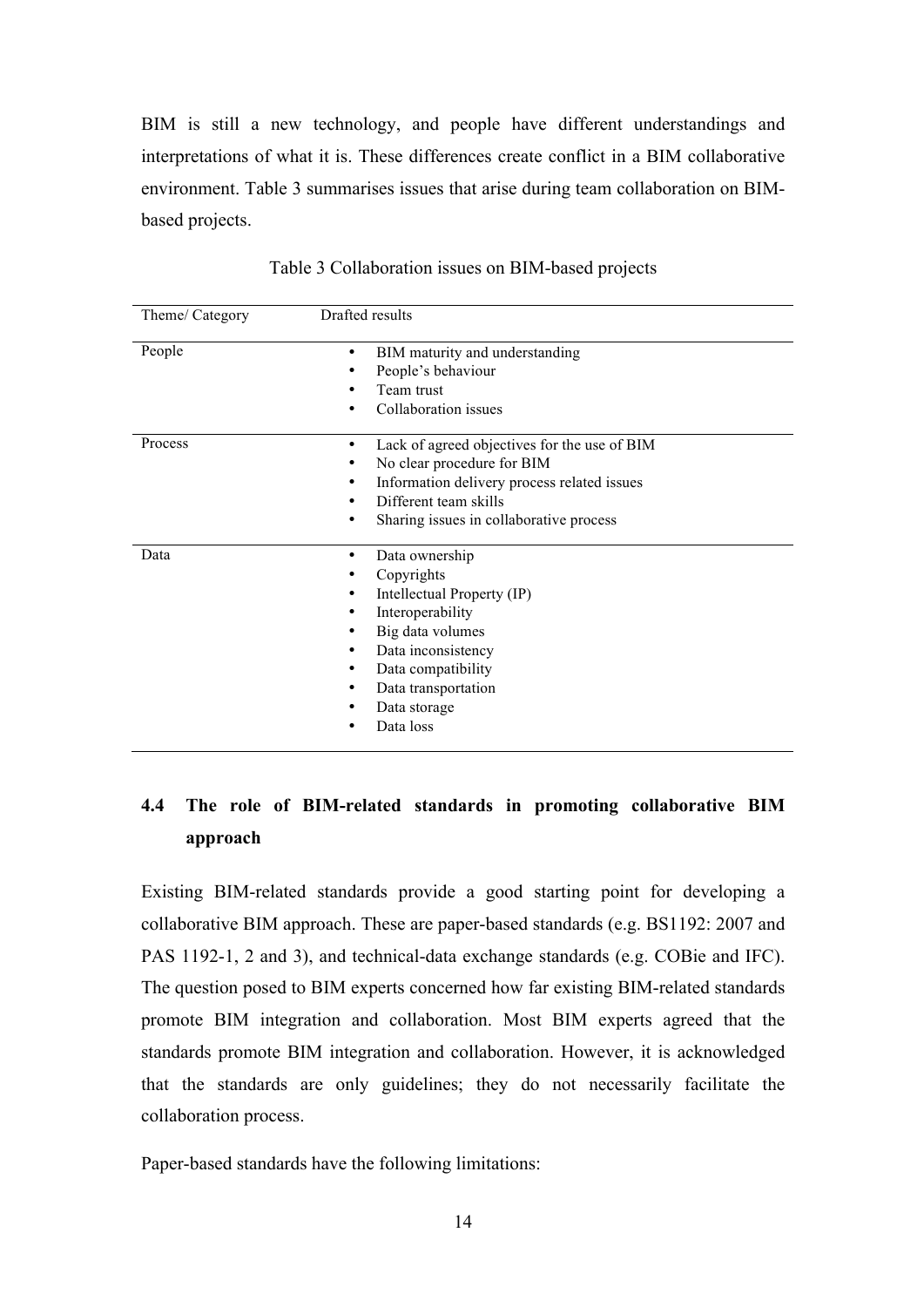- They define collaboration processes in a form that is difficult to integrate with technical solutions;
- Individuals tend not to use or adopt the standards unless forced to do so by their managers to satisfy clients' requirements;
- They offer advice not rules, and people often only implement rules;
- They lack aspects of governance;
- They were developed by large companies, not by SMEs;
- They reflect the desires, issues and concerns of specific groups excluding others; and
- Standards and constantly evolving as a result of ongoing research and development.

So far, technical-data exchange standards have partially solved some of these limitations. For example, COBie offers a practical method for sharing/exchanging BIM data. However, it is an Excel spreadsheet requiring massive input from practitioners, imposing a heavy burden on them in terms of cost and time. Furthermore, COBie datasets differ from one country to another based on governmental policies and requirements. An additional option is IFC, which handles interoperability between BIM authoring packages. One expert suggested it may become the de facto standard. However, IFCs still have limitations because of the lack of widely-agreed semantic underpinnings, often resulting in semantic data loss when transferring BIM models to IFC.

## **4.5 Factors for efficient BIM governance**

Several success stories have been reported of BIM experts collaborating effectively and efficiently. This section describes the factors informing efficient BIM governance based on the consultation in interviews (see Table 4).

Table 4 Factors informing efficient BIM governance

| Theme/Category | actors |
|----------------|--------|
|                |        |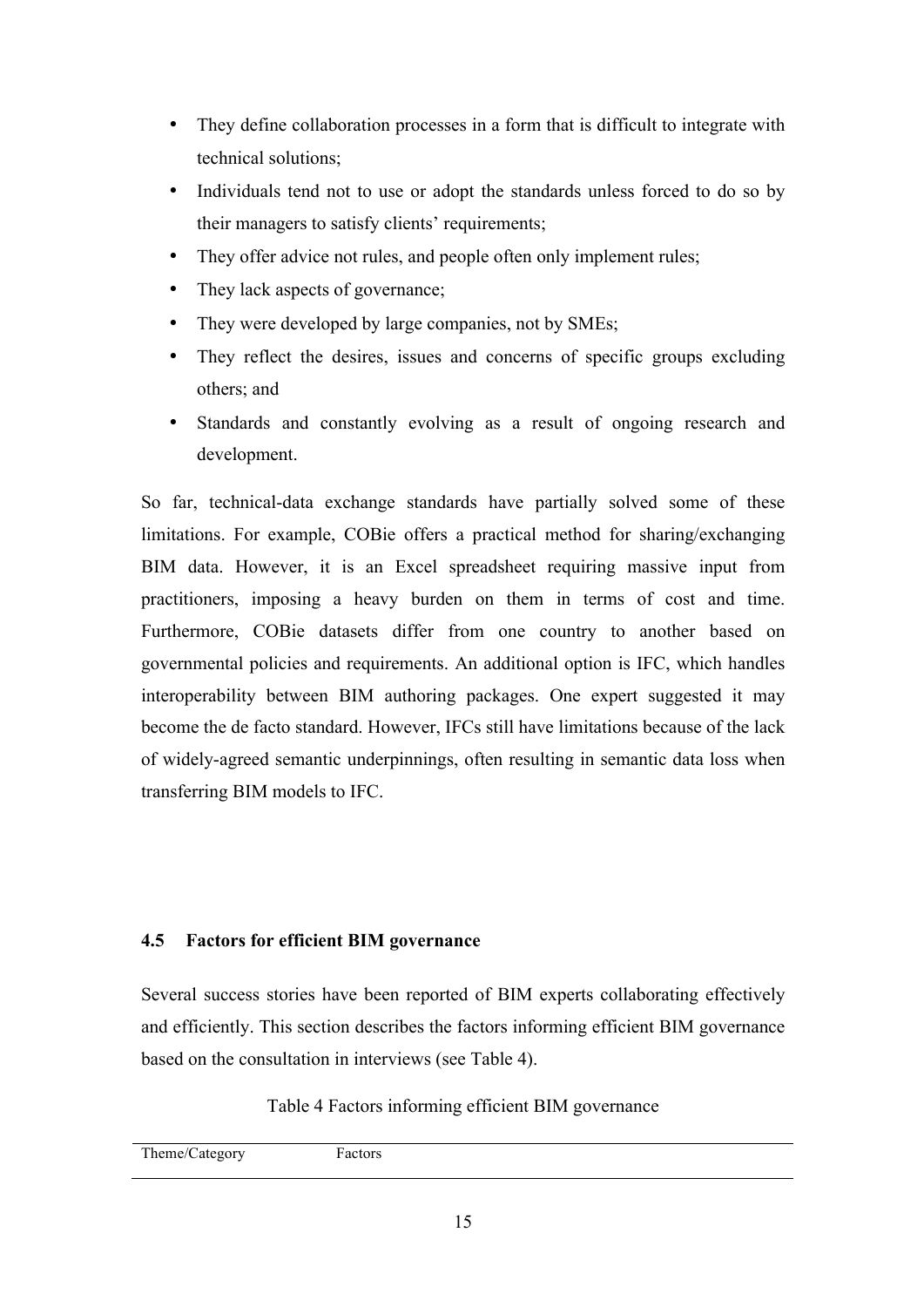| ICT factors                  | Adopt effective<br>communication,<br>collaboration,<br>coordination<br>practices<br>Use adequate communication, collaboration, coordination tools<br>Embed trust in BIM technologies<br>Use effective methods for sharing data<br>Provide a Common Data Environment (CDE)<br>Track information                                                                                                                                                                                                                               |  |  |  |
|------------------------------|------------------------------------------------------------------------------------------------------------------------------------------------------------------------------------------------------------------------------------------------------------------------------------------------------------------------------------------------------------------------------------------------------------------------------------------------------------------------------------------------------------------------------|--|--|--|
| Socio-organisational factors | Client motivation<br>$\bullet$<br>Early client involvement<br>٠<br>Educate practitioners<br>٠<br>Provide technical training<br>$\bullet$<br>Bring all team members together as early as possible<br>٠<br>Strong leader who is capable of taking firm actions<br>Dedicated BIM/information manager<br>$\bullet$<br>Team engagement<br>$\bullet$<br>Forward planning<br>$\bullet$<br>Shared goals and values<br>٠<br>Clear roles and responsibilities for each member<br>٠<br>Build strong trust links among team members<br>٠ |  |  |  |
| Practitioner factors         | Experience<br>٠<br>Ability to use BIM tools<br>$\bullet$<br>Interpersonal relationships<br>$\bullet$<br>Ability to accept criticism<br>٠<br>Willingness to collaborate<br>٠<br>Willingness to share information<br>$\bullet$<br>Relationship with the client<br>$\bullet$<br>Solve problems as early as possible<br>$\bullet$<br>Raise issues as soon as they emerge<br>٠                                                                                                                                                    |  |  |  |
| <b>BIM</b> process factors   | Clear BIM implementation process<br>Clear and detailed collaboration plan<br>Having methods for sharing information at the right time<br>Setting check points during the project's lifecycle<br>Replacing the traditional delivery method with more integrated<br>methods                                                                                                                                                                                                                                                    |  |  |  |
| Financial and Legal factors  | Covering financial resources<br>$\bullet$<br>Providing business motivation to practitioners<br>٠<br>Create business opportunities and possibilities<br>٠<br>Create overall legal framework<br>$\bullet$<br>Clearly define actors' roles and responsibilities<br>$\bullet$<br>Clarify data ownership and IPRs<br>$\bullet$                                                                                                                                                                                                    |  |  |  |

## **5 Prerequisites for BIM governance**

The interviews revealed that there are, as yet, no formal BIM governance or management policies. Many companies are developing their own strategies and governance models, which are not shared with others for reasons of competition. While, it is very rare to employ complete supply-chain governance/management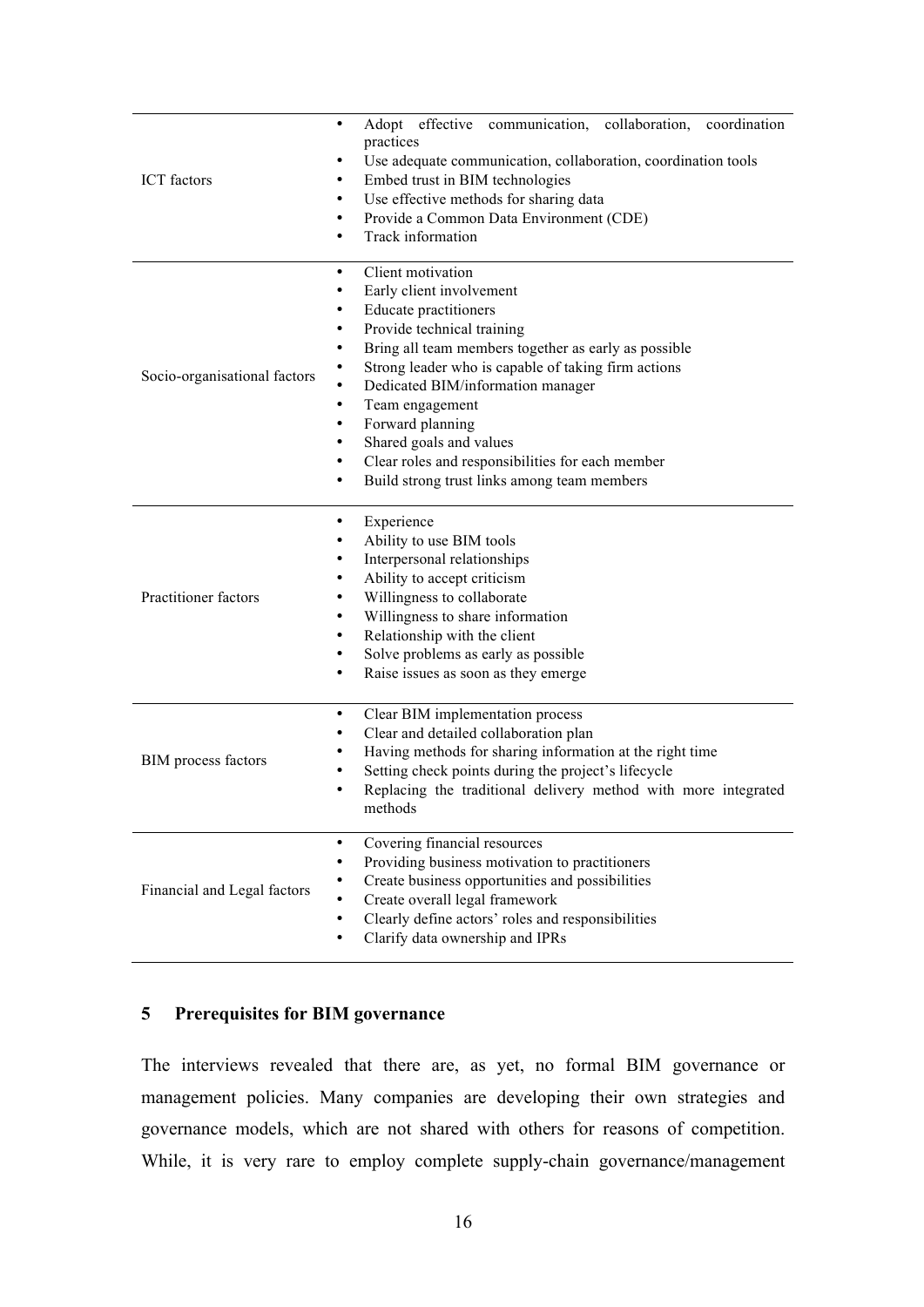policies, the larger construction companies have begun to develop their own methods of team collaboration. In addition, most governance is determined on a project-byproject basis, as the company tends to align its data management with the client's requirements for the project. On the other hand, practitioners categorised the existing BIM Execution Plan (BEP) [75] and Responsibility Matrix [76] as BIM governance solutions. However, the issue with these standards is that they are in written format, read only by the practitioners with an interest in them or those forced to read them by their managers. They are also difficult to interpret and implement, and often outdated—not particularly suited for BIM adoption as a new collaborative approach.

These factors underline the need to develop a non-proprietary BIM governance solution to facilitate team collaboration. Such a model should make it easier for all participants to understand their roles and responsibilities; thereby enabling each member involved in the collaboration process to deliver appropriately. Any BIM governance solution should reflect BIM experts' requirements, and the construction domain, as well as including a well-developed legal framework underpinned by ICT technologies. Moreover, the development of a BIM governance solution should incorporate the views and opinions of all construction-related parties, and major software vendors, facilitating team collaboration, and managing access rights to the stored BIM data.



Figure 1 Prerequisite components of BIM governance

Figure 1 shows the interrelation between the components of a BIM governance solution. The prerequisite components of a BIM governance solution include awareness of:

- i) Actors and team: people involved in projects;
- ii) Data management and ICT: the technologies used during projects; and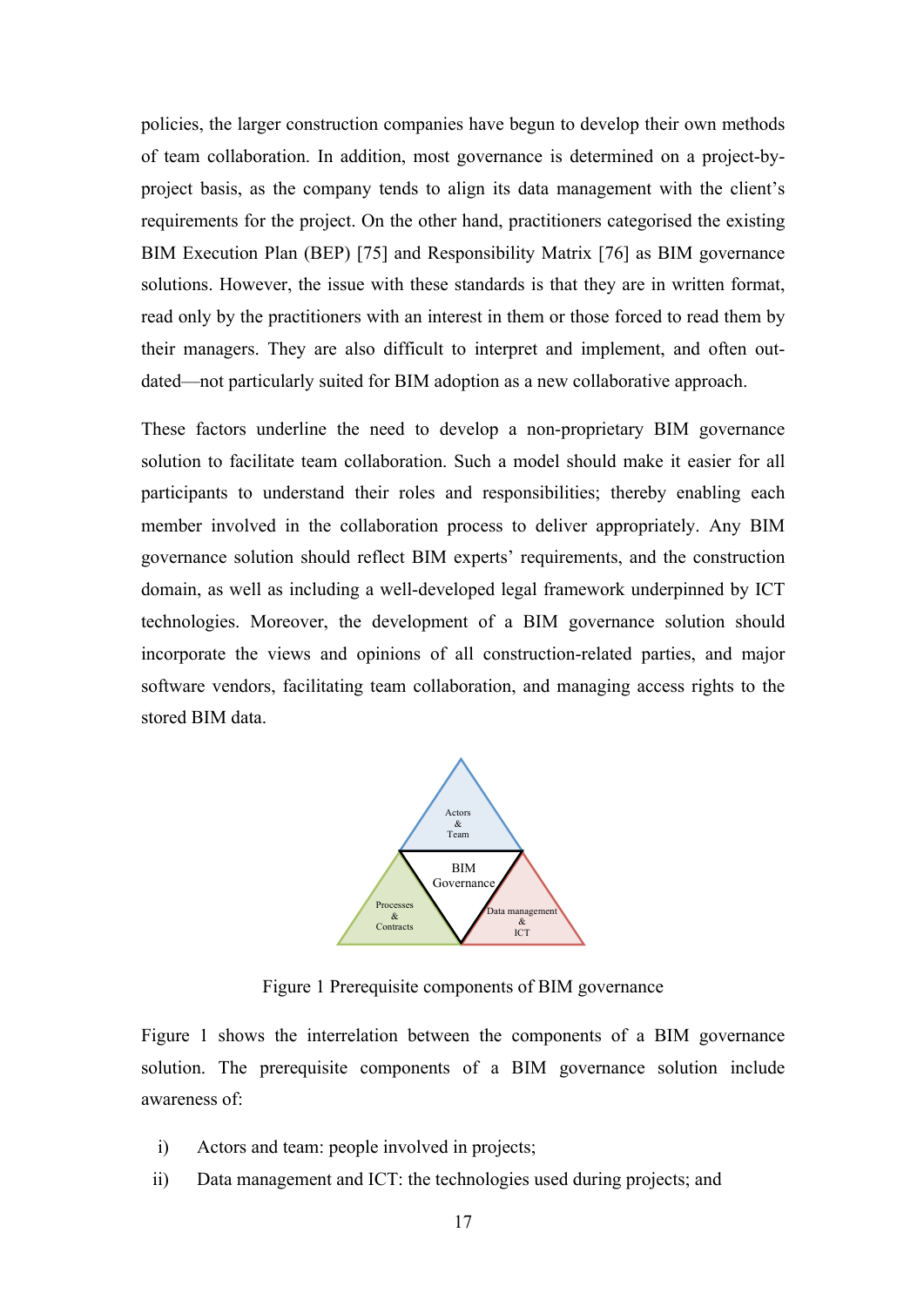iii) Processes and contracts: the collaboration workflow underpinned by legal frameworks.

Moreover, to successfully govern BIM, we must first focus on the "actors" subcomponent, within a construction project, and their requirements, including those of the client. "Actors" work within a collaborative "team" that produces data, through collaboration. Multiple actors collaborating within a team produce data during the building lifecycle "process". They utilise "ICT" to facilitate collaboration during the BIM process, supported by "legal contracts and policies" agreements and considerations.

## **5.1 Proposed BIM governance framework (G-BIM)**

The results of our intensive consultation led to the development of a G-BIM that presents and summarise the principal factors in successful BIM governance, and supports the future development of Cloud-based BIM governance solutions. The G-BIM comprises three main components: "actors & team", "data management & ICT", and "processes & contracts", with sub factors for each.

## **5.1.1 First component: Actors and Team**

• **Actors:** Roles and responsibilities are to be defined and clarified in early meetings, prior to the commencement of the project. Defining access rights over produced and stored data will minimise the risk of unwanted errors. Knowing who is going to work on which model, as well as when and how, are key factors for effectively governing the BIM collaborative process. In addition, preserving actors' ownership and IPR is vital for an effective collaborative environment. Moreover, increasing awareness of the importance of BIM governance will help motivate group work. Training is a crucial aspect of the BIM governance process. Experienced leadership of the team is also essential for motivating the project team towards producing successful outcomes. There is a strong need to involve all team members at the early design stages. The sub-components include: actors' trust, defining actors' roles, defining actors' responsibilities, defining access rights, clarify ownership & IPRs, raise awareness and provide relevant training.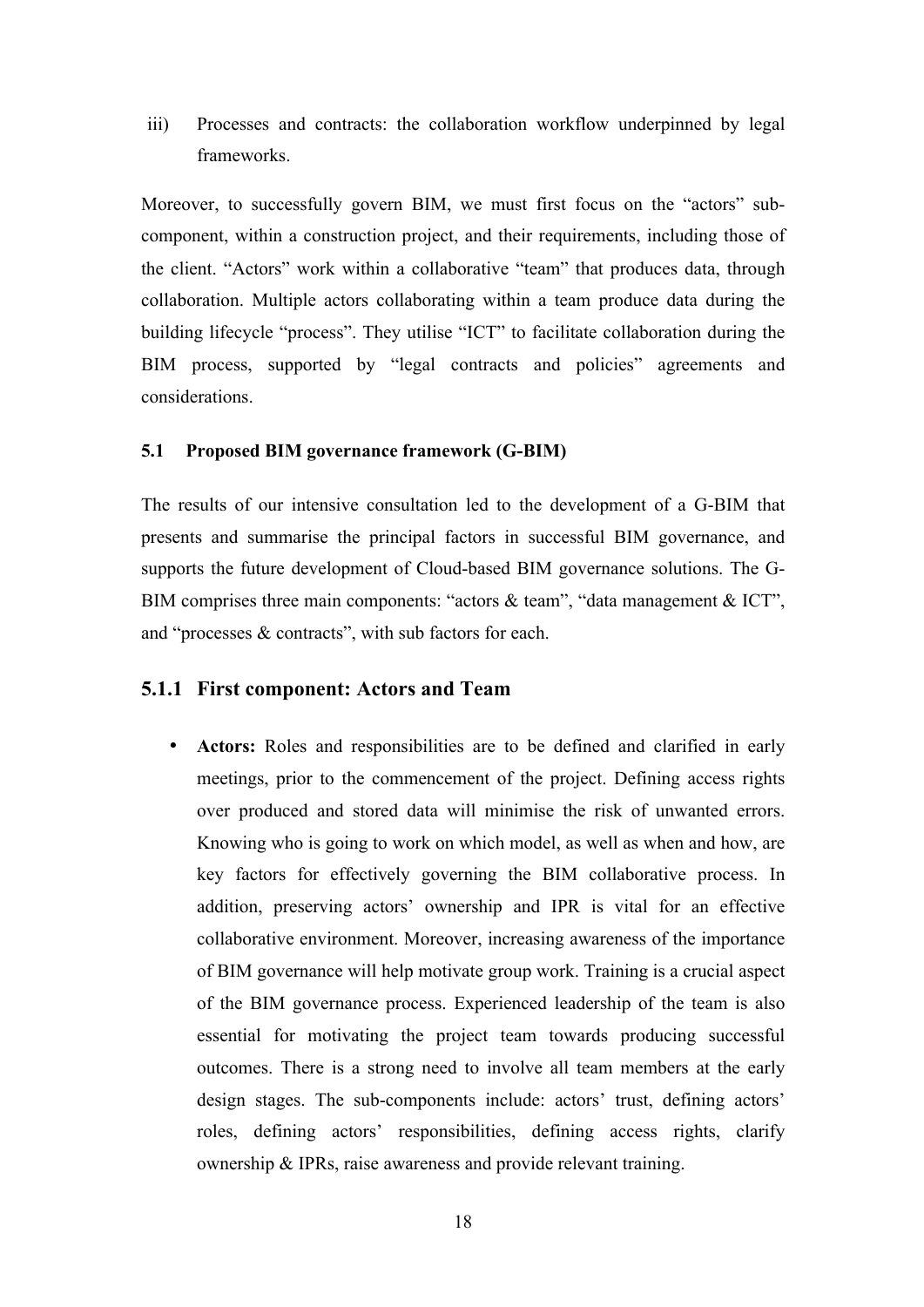• **Team:** Several factors need to be considered when working on a BIM-based project. Team members should adopt and use effective communication, collaboration and coordination practices and tools. They should notify each other of changes as early as possible. Team engagement is vital. The subfactors include trust at the team level, total team engagement, common goals, adopting and using effective communication, and collaboration practices and tools, adopting and using effective coordination practices and tools, leadership, and a common data environment.

## **5.1.2 Second component: Data Management and ICT**

- **Data management practices:** "Data" is the third sub-component of the G-BIM. "Actors", in collaboration with their "team", generate data in various forms during a construction project. Therefore, some data need to be managed to govern the BIM process productively. Data should be consistent, accurate, available, secured, and stored in a remote and safe place. Data tracking mechanisms, and controlling and managing different data versions, are also important. Governing BIM data flow during a construction project can effectively minimise data errors and inconsistency.
- **ICT:** The fourth sub-component (ICT) represents infrastructure, supporting the BIM governance model. This component should produce several factors in successful BIM governance process: high performance IT infrastructure, scalable storage volumes, interoperable environment, technical help and support, provision of security and privacy services, management support for different file formats, instant access to data according to each actor's access rights, allowing users to customize their user's graphical interface, provision of and support for online collaboration environments, provision of a clash detection feature (allowing actors to upload and download their documents securely), and provision of servers with large storage volume capabilities for hosting project data remotely. ICT technology plays a crucial role in governing BIM, but its main role is to support and facilitate the governance process during team collaboration.

## **5.1.3 Third component: BIM Processes and Contracts**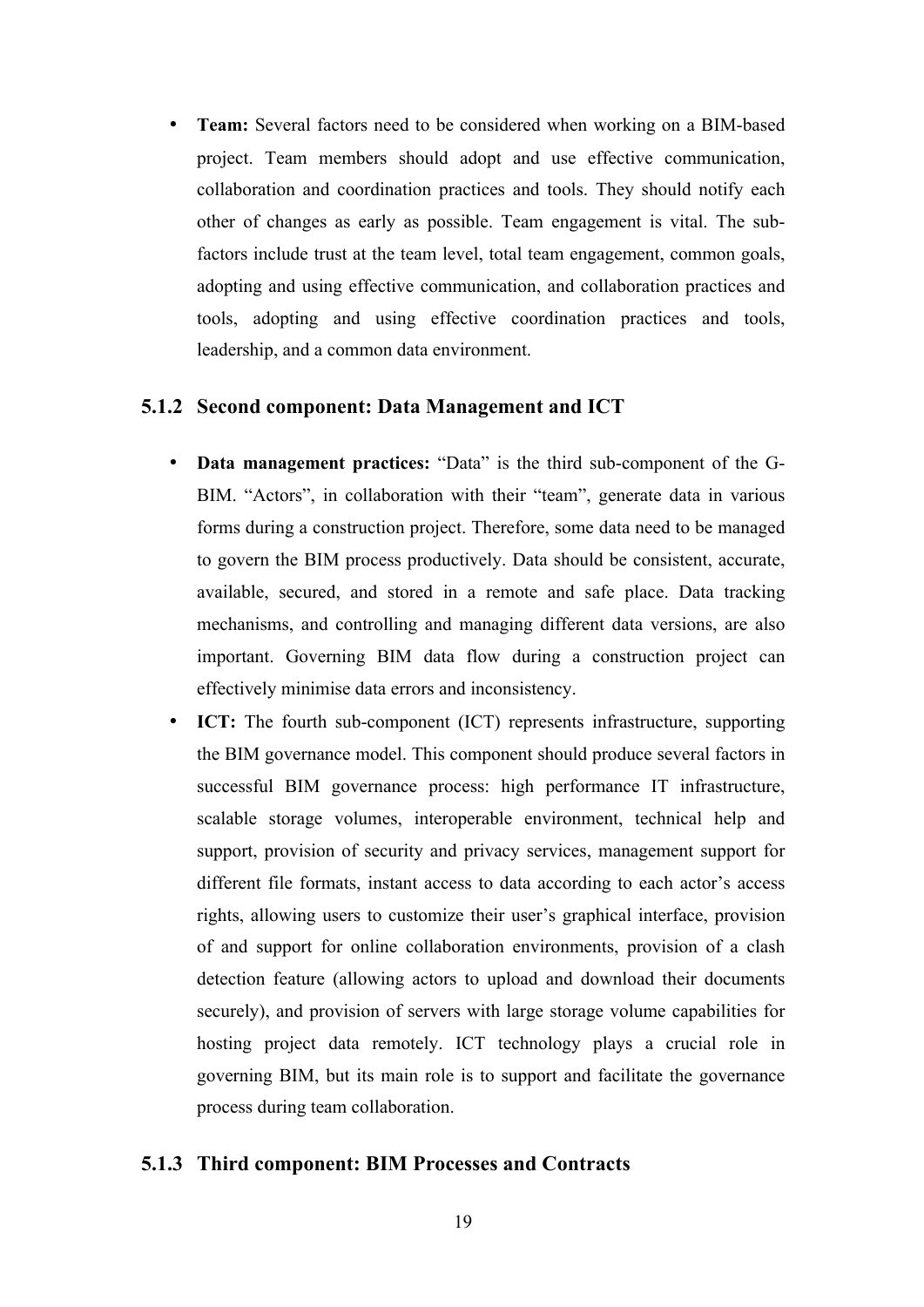- **BIM processes:** "BIM Processes" are the fifth sub-component of the G-BIM. A clear and pre-agreed BIM process on a construction project is crucial for goal fulfilment, and should be subject to easily followed standards and protocols. A clear, well-designed collaborative BIM process for team members is important, and critical to the development of a Cloud-based G-BIM. This dimension includes: a clear BIM-based project lifecycle, a clear business process, clear and easy standards, easy-to-follow protocols, defined requirements for each individual stage of the building lifecycle, detailed processes for sharing information, checking points during the project's lifecycle.
- **Contracts and legal policies:** Contracts and legal considerations form the sixth vital sub-component of a G-BIM. They cover overall written agreements for agreed collaborative processes during a project, and are underpinned by governmental rules and regulations. Although the adoption of BIM relies heavily on ICT and socio-organisational dimensions, legal contracts and policies are as important as the other dimensions. Addressing legal and contractual disputes is crucial for removing legal risks when working on collaborative projects. Written forms should include: clients' requirements, early team agreement, overall legal framework for a BIM-based project, collaboration requirements, and governmental rules and regulations; they should enhance information trust, clarify ownership, and address IPR concerns.

Moreover, financial aspects, including cost-effectiveness of BIM adoption, reasonable training costs, feasible infrastructure cost, and realistic software licence cost, should be strongly emphasised.

The effective BIM governance factors' framework forms the conceptual framework for effectively governing the BIM collaborative process during team collaboration, establishing the groundwork for future BIM governance research and development. Figure 2 summarises and illustrates the six major components of the proposed BIM governance effective factors framework, including important factors for each component.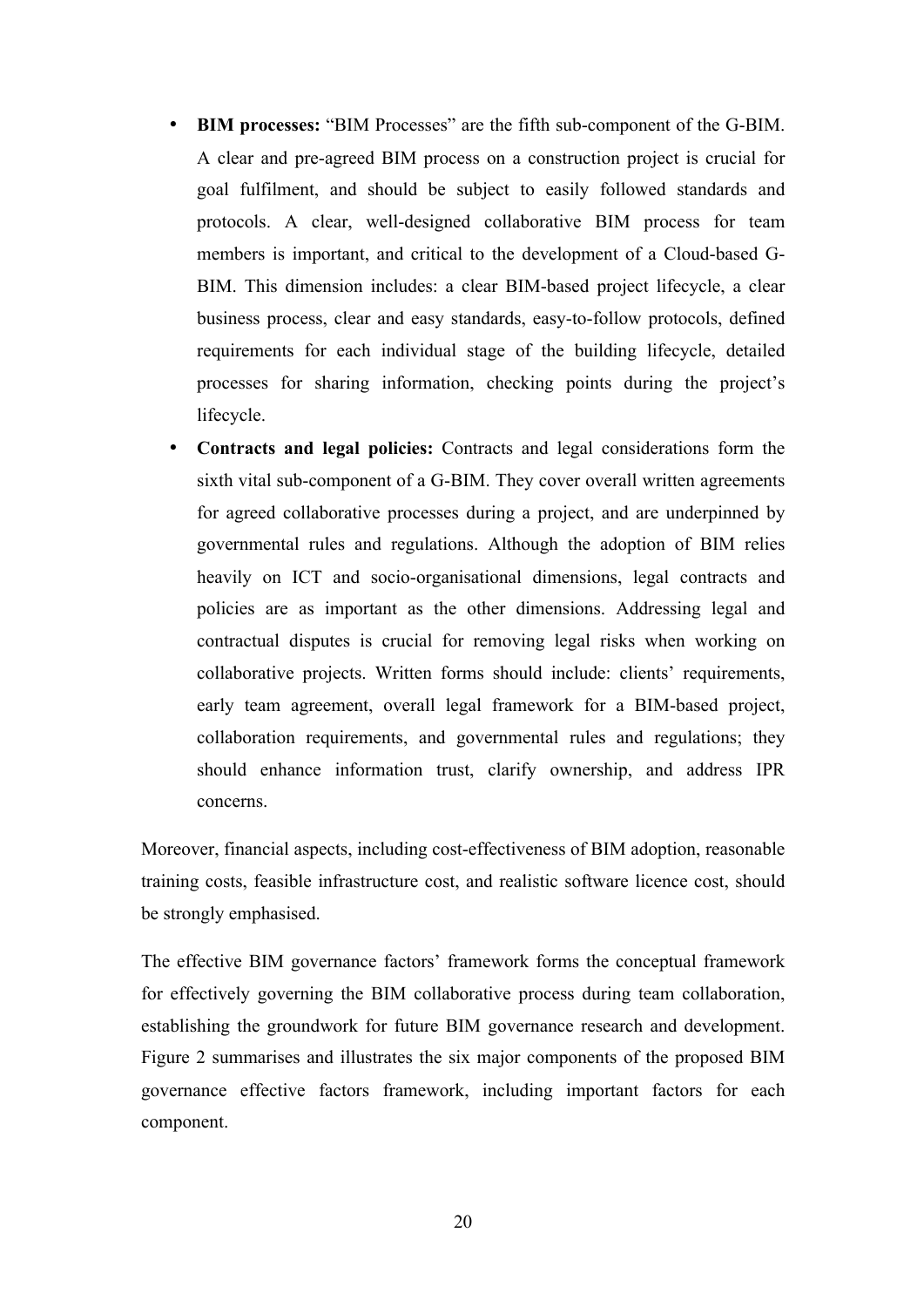

Figure 2 Framework of effective BIM governance factors (G-BIM)

## **6 Role of Cloud in BIM governance R&D**

Recently, many organisations, including construction companies, have moved towards utilising Cloud services to host data, due to its many benefits [63]. It provides an ideal environment for hosting massive data files, such as those used in BIM governance models [47]; the advantages and disadvantages of using Cloud as a solution are listed in Table 5:

| Table 5 Potential role of the Cloud in BIM R&D |  |  |  |
|------------------------------------------------|--|--|--|
|------------------------------------------------|--|--|--|

| Advantages                                                                                                                                                                                                                                     | Disadvantages                                                                                                                                                                                                                                                                    |  |  |
|------------------------------------------------------------------------------------------------------------------------------------------------------------------------------------------------------------------------------------------------|----------------------------------------------------------------------------------------------------------------------------------------------------------------------------------------------------------------------------------------------------------------------------------|--|--|
| Data availability<br>Data accessibility<br>Cost effectiveness<br>٠<br>backup<br>Massive storage<br>and<br>$\bullet$<br>capabilities<br>Easy to use<br>٠<br>Interoperable<br>High computing capabilities<br>Positive environmental effects<br>٠ | Data security<br>Cyber security<br>Network dependency<br>$\bullet$<br>Initial set-up cost<br>Concerns about physical location<br>of infrastructure<br>Lack of legal assurances<br>$\bullet$<br>Control concerns<br>Physical data storage issues<br>$\bullet$<br>Privacy concerns |  |  |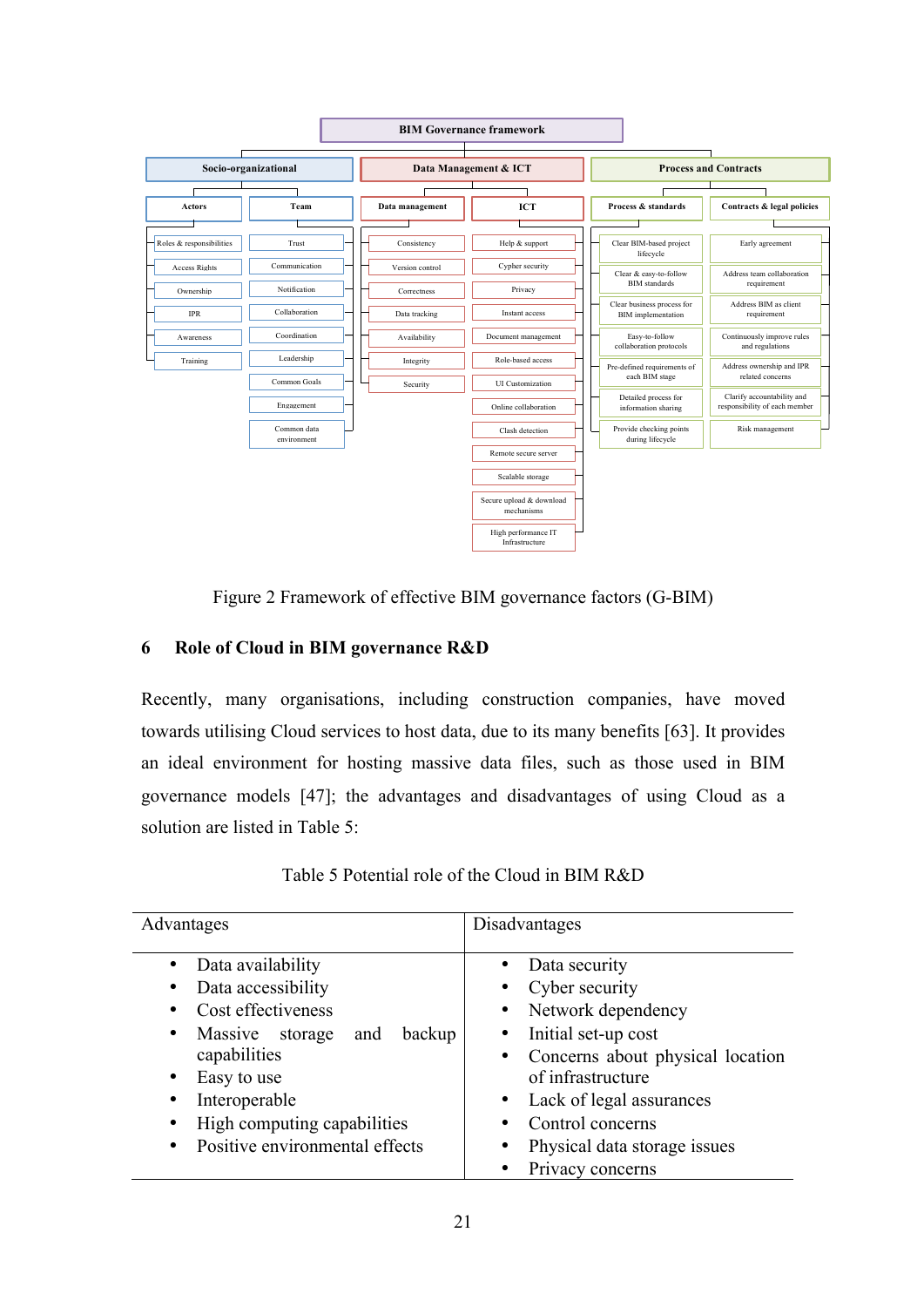|  | Negative environmental effects<br>• Ownership concerns |
|--|--------------------------------------------------------|
|--|--------------------------------------------------------|

Our consultation also revealed several advantages to using Cloud as BIM governance solution:

- **Data availability and accessibility.** Cloud renders the hosted data available at all times in all places. Moreover, access to hosted BIM data would be password-protected. Wherever there is an Internet connection, there is immediate access to the stored data. The Cloud allow users to share data with other users permitted to access it.
- **Cost-effectiveness.** Cloud technologies can reduce the cost of a construction company's infrastructure, which is particularly beneficial for SMEs with limited resources and budgets. Working on the "Software-as-a-Service" paradigm allows construction companies to rent the services they need from the Cloud provider for short periods, only paying for what they use. In addition, there is no extra cost for software updates and IT infrastructure upgrades, because the Cloud service provider oversees these.
- **Scalable storage.** Scalable storage spaces and robust backup services are ideal when hosting large BIM models, overcoming the limitations of physical hard drives. The amount of shared data during a collaborative BIM process gradually increases; thus, a flexible and scalable storage solution is desirable. Using the Cloud provider's storage and backup services to host big data volume files enables the user to retain sufficient local disk space.
- **Powerful computing capabilities.** Cloud can improve the computing performance of the hosted solution; for instance, by increasing the number of processors and the temporary storage; e.g. Random Access Memory (RAM) is easy to facilitate and integrate into the Cloud provider's services. Having BIM tools and processes in the Cloud can facilitate the use of complicated BIM tools for data analysis and reporting. The use of the Cloud for hosting BIM data makes it easy for practitioners to synchronise all their data on more than one device, enabling users to work on two PCs with different computing capabilities.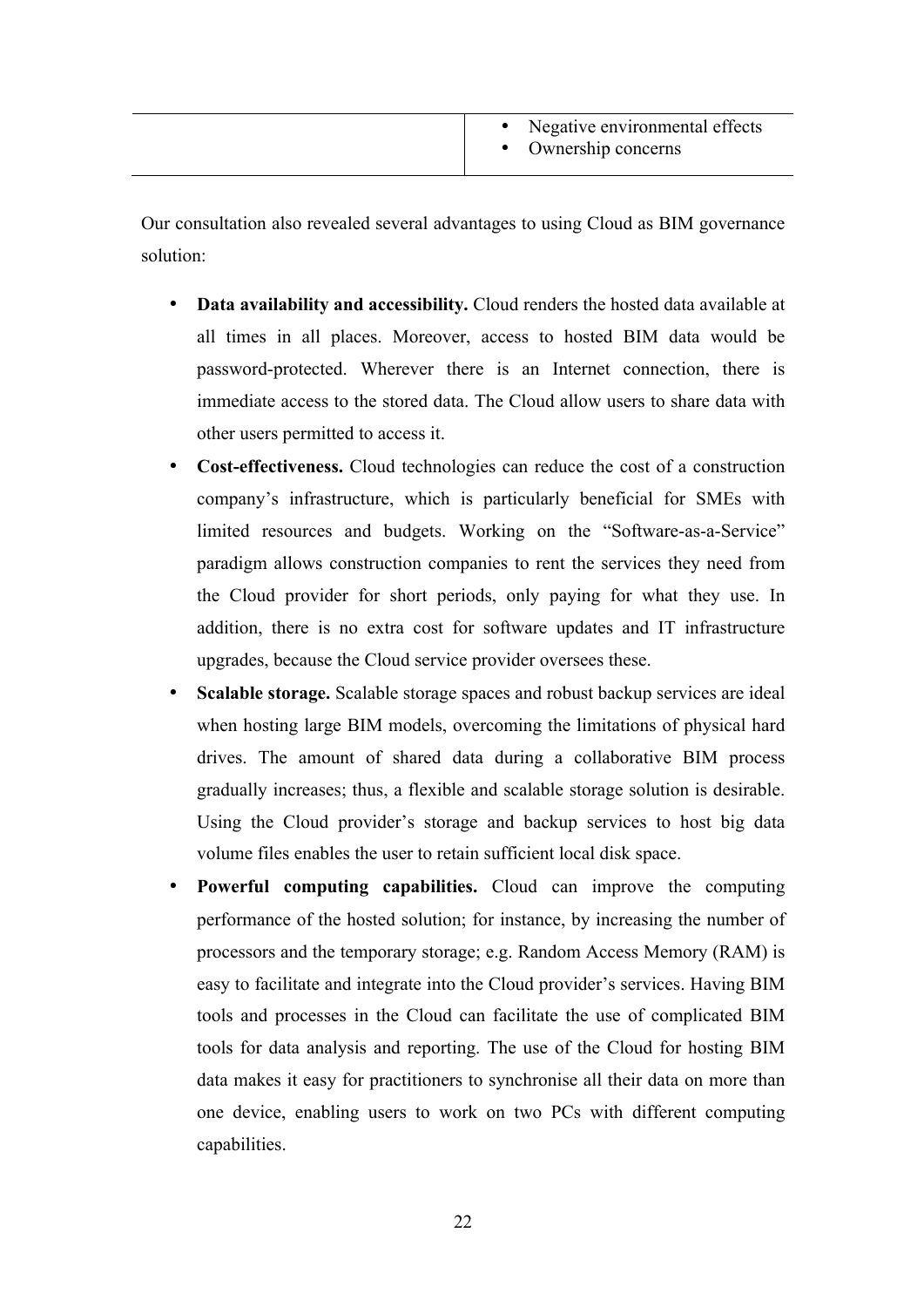- **Effective use of data.** The Cloud provider infrastructure will allow BIM users to utilise powerful processing capabilities to carry out complex analytical tasks. Moreover, addressing interoperability issues can be a major advantage of Cloud. This is because Cloud environments can host any type of data at any level. Moreover, a Cloud-based BIM solution would allow multiple BIM practitioners to work on the same BIM data versions.
- **Positive environmental effects.** Hosting data management solutions on the Cloud will reduce the energy consumption generated by the construction company's IT infrastructure. Therefore, Cloud computing technologies can effectively reduce the IT resources held by construction companies.

Conversely, several disadvantages to using Cloud computing to support a BIM governance solution were identified, as follows:

- **BIM experts' worries.** BIM experts do not always trust Cloud providers with the hosted data. This is not only because of Cloud security, but also because of fears about who might access it. Moreover, because the data is hosted in different, physically remote, places, clients are concerned about their data security. BIM experts and clients are cautious, as Cloud is a new technology that is currently developing. When using Cloud-based BIM solution, team members need to coordinate their activities; this is not yet an option provided by Cloud-based BIM solutions. There should also be firm agreement to update team members, with members of all disciplines updating their models at an agreed time. There is also the problem of data access rights, and limitations; in current Cloud storage solutions and BIM-based solutions, users have basic data sharing permissions i.e. (create, read, write, delete). There are further concerns related to data access rights from the Cloud provider side.
- **Security and privacy.** The security of the hosted data in general is a major concern, which can be subdivided into data security concerns and cyber security concerns. Most BIM experts claim that using the Cloud to host BIM data is unsafe and subject to hacking, because the authentication component of the access to data is not good enough. They also query what would happen if the physical location of the data were destroyed by a natural disaster; i.e. all the hosted data would be lost. Moreover, there is no evidence regarding where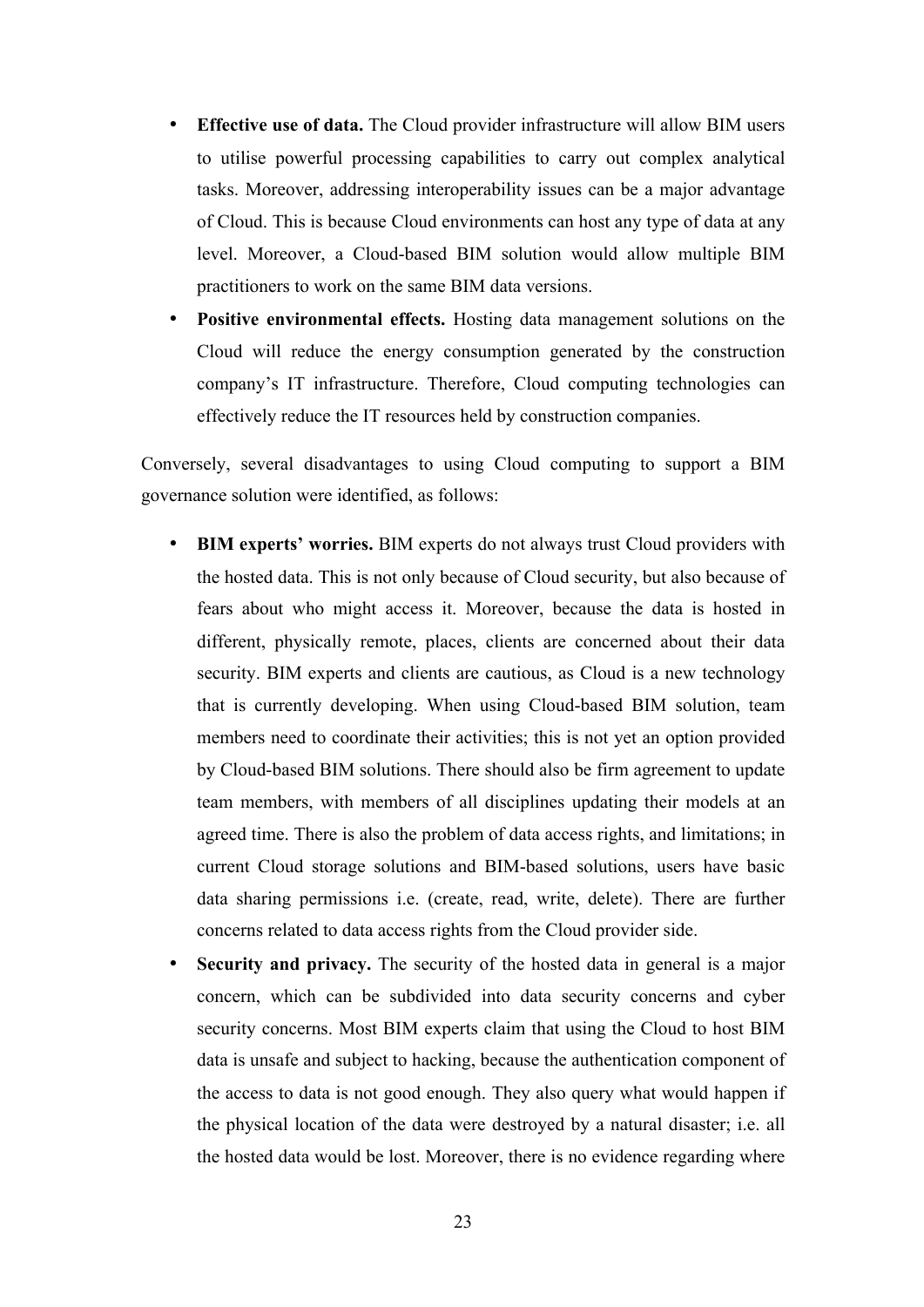the data is physically stored and backed up, or whether the provider has access to these data. Thus, privacy concerns arise; e.g. what do Cloud providers do with the hosted data, and who else can access it besides the client.

- **Internet connection dependency.** Cloud is a network-dependent technology. Thus, access to the hosted data depends on the availability of a connection; therefore, if the Internet connection is lost, people will stop working. Additionally, certain variables can reduce network speed; namely, lack of high-speed bandwidth, resulting in time latency when updating the hosted data.
- Lack of legal considerations. This drawback mainly relates to the laws implemented in the datacentres' countries. When BIM data is hosted on datacentres located outside the users' country, there are major concerns surrounding the security of the data, especially in the case of sensitive projects. For example, the US government can access digital data stored in the country legally at any time. Therefore, hosting data in datacentres located in the US might not be appropriate for practitioners who are working the UK. This emphasises the legal concerns regarding Cloud usage, and the fact that these have not been adequately addressed, in relation to collaboration between global teams.
- **Anonymous control.** Many BIM experts have asked: Who controls the Cloud? And, who is responsible for approving data in the Cloud system? In a Cloud collaborative environment there must be control over the hosted data via data management and control mechanisms. If the data management process is not transparent then control might be a problem not a solution. Moreover, there are numerous coordination problems when working on the same files in a Cloud environment. This highlights the importance of developing a BIM governance model when using Cloud technologies to host and manage BIM data.
- **Physical location of data storage concerns.** There are many concerns related to Cloud data storage technology itself; managing large files can be very difficult, especially when more than one actor is working on the same data file at the same time. Backup concerns also arise due to physical datacentre crashes. The use of gigantic datacentres, which are not that environmentally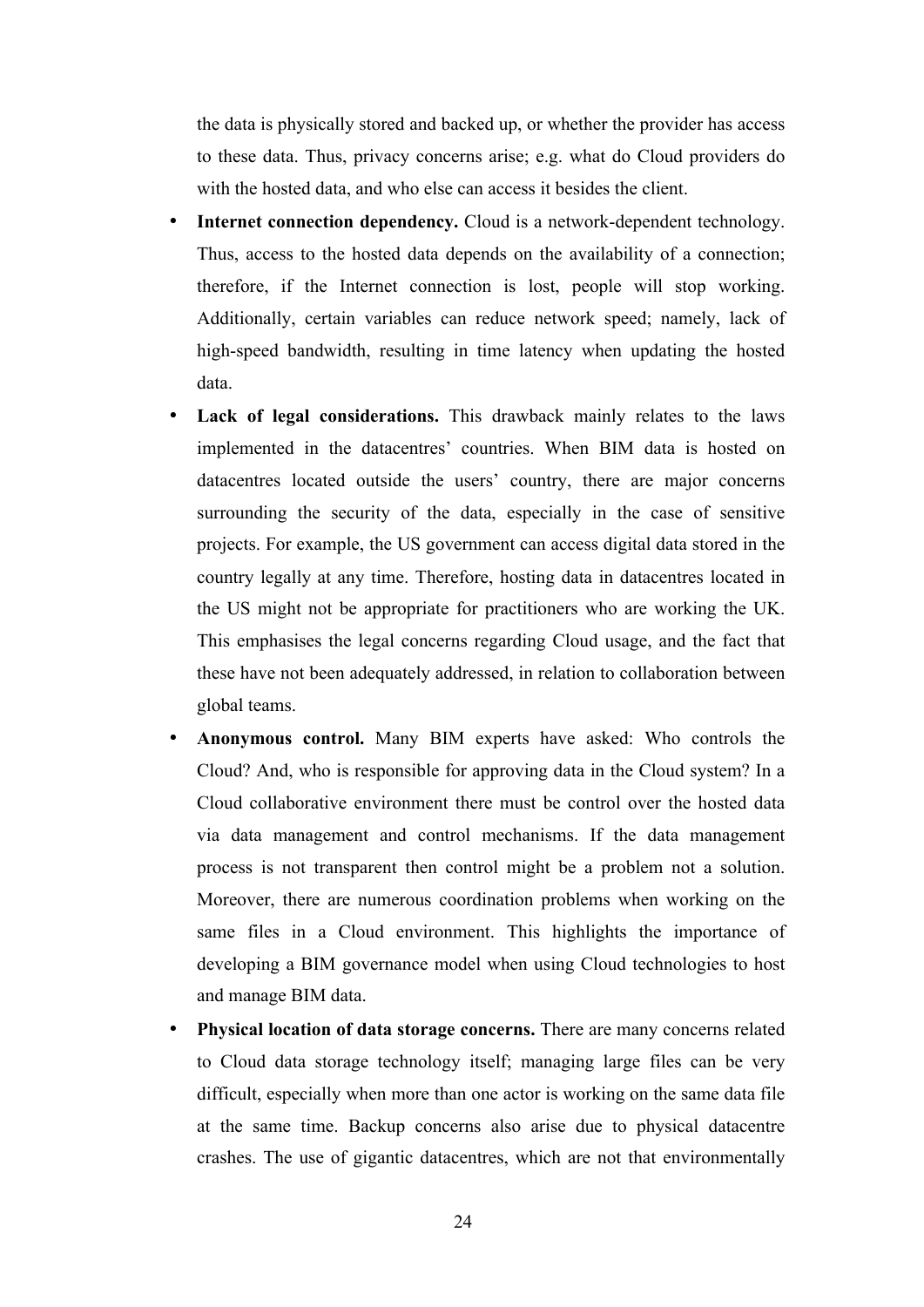friendly, has negative environmental effects. Some questions that still need to be answered by Cloud providers include: Who owns the storage place? Who owns the data hub? Who controls the Cloud environment? Who owns the Cloud environment? If these questions were answered satisfactorily, construction practitioners would be more comfortable about using the Cloud to host their data.

**Initial set-up cost.** Major financial questions arise when a construction company wants to utilise a private Cloud solution; in particular regarding who should pay for the initial cost of setting up the system. Providing a model-asyou-go service would be a very effective option for SMEs, in terms of reducing the cost of hardware and infrastructure.

#### **7 Discussion**

BIM adoption in collaborative environment will still suffer form barriers such as socio-organizational, financial, contractual, and technical issues [5, 68, 70, 71]. However, adopting governance solutions that are built based on theoretical BIM governance framework could helps reducing such issues [6]. Issues raised during team collaboration due to different interpretation of BIM technologies [3, 6]. Such issues would have negative effects on the collaborative environment affecting the outcomes of a construction project [77]. BIM standards are considered to be a suitable solution towards minimising team collaboration issues, yet, there is huge effort to automate BIM standards and guidelines that makes it easy to be adopted by team members [78].

The present study identified prerequisite factors for effective BIM governance, leading to the development of the BIM governance framework (G-BIM). The G-BIM comprises three main components: "actors & team", "data management & ICT", and "processes & contracts", with sub factors for each. The G-BIM is valuable because it shows effective factors of BIM governance within collaborative BIM environments. The development of G-BIM framework had been done based on views and experiences of BIM experts. Although, G-BIM framework has been validated by interviewed BIM experts, more effort will be made to further develop G-BIM framework to cover wider components and factors based on real construction projects.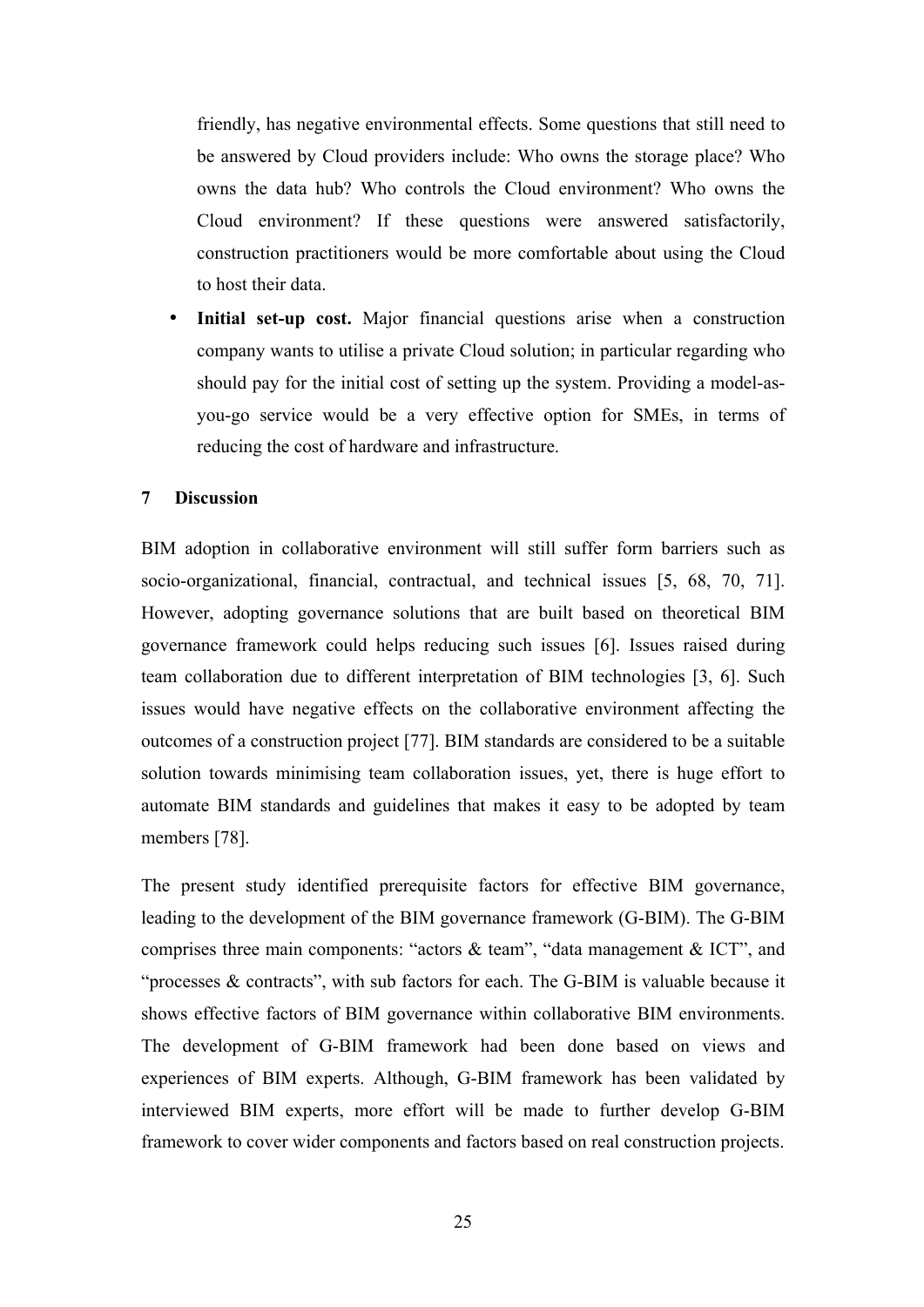Achieving convenient governance practices should be underpinned by ICT with specific focus on new and emerging technologies such as Cloud computing [79]. Although there are many concerns surrounding the use of Cloud, such as security, privacy, and Cloud service provider ownership, there are major benefits too; e.g. accessibility, availability, high performance capabilities and scalable storage [52]. Further, this research set a foundation for future development of a Cloud-based governance BIM solution. The development of such a solution should done based on proper software engineering approach to technically implement the cloud-based governance platform based on of BIM experts' requirements, as well as their collaborative environments, practices and tools. Eventually, this will lead to developing a cloud-based BIM governance platform that incorporate affordmentioned factors of G-BIM framework.

#### **8 Conclusion**

The construction industry is suffering from critical issues regarding BIM adoption, and team collaboration. Although collaborative BIM solutions have been developed, these have largely focused on the technical dimensions, often without due consideration to socio-organisational, process, and legal aspects. To address this limitation, BIM experts have emphasised the importance of developing governance solutions that can facilitate team collaboration, and enhance the process of decisionmaking during a construction project.

Consultations with BIM experts for this study, in the form of semi-structured interviews, identified many barriers to BIM adoption and classified many issues associated with team collaboration during construction projects. The outcomes from the consultation suggested that achieving a fully integrated and collaborative BIM environment would require governing the collaboration process and data flow, underpinned by Cloud technologies. This can be achieved through the automation of BIM-related standards, concealing the complexity of these standards behind a userfriendly graphical interface.

Besides expanding on the body of knowledge regarding BIM adoption, team collaboration, and ICT governance, this study contributed toward the development of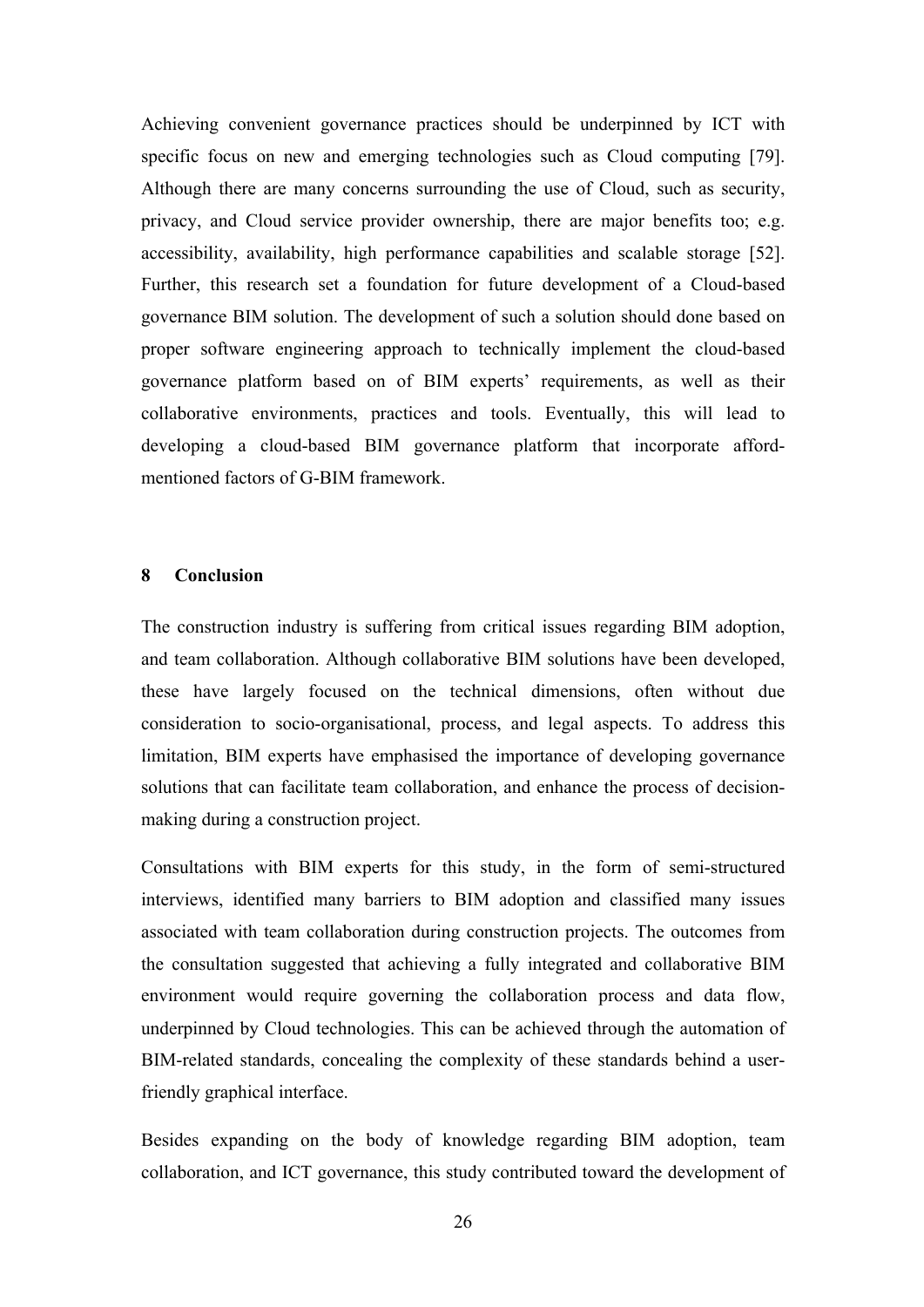the G-BIM framework. The G-BIM framework presented a summary of the effective factors ensuring successful governance of a collaborative BIM approach. Moreover, the research supports the future development of a Cloud-based G-BIM. Although there are many concerns surrounding the use of Cloud, there are major benefits too.

The theoretical BIM governance framework is very valuable since it is forms the foundation of effective factors for adopting BIM governance solutions within collaborative BIM environments. Since it is on early stages of development, the model has been validated by re-meeting BIM experts where their critics and comments are incorporated in the final version of G-BIM framework. Yet, further socio-technical validation are to be done under real construction projects. This is a direction for future research, as the socio-technical development will involve software engineering approach via Unified Modelling Language (UML) and Business Process Modelling Notations (BPMN) to model process of BIM experts' requirements factoring in their expectations of a cloud-based governance platform, as well as their collaborative environments, practices and tools. Following the completion of the modelling stage, a cloud-based prototype will be developed, stress-tested and validated based on real construction projects. These efforts will be reported in a follow-up publication.

#### **9 References**

- 1. Arayici, Y., C. Egbu, and P. Coates, *Building information modelling (BIM) implementation and remote construction projects: issues, challenges, and critiques.* Journal of Information Technology in Construction, 2012. **17**(2012): p. 75-92.
- 2. Wickersham, J., *Legal and Business Implications of Building Information Modeling (BIM) and Integrated Project Delivery (IPD)*. 2009, Rocket Publishing Ltd.: United States.
- 3. Wu, W. and R.R. Issa, *BIM Education and Recruiting: Survey-Based Comparative Analysis of Issues, Perceptions, and Collaboration Opportunities.* Journal of Professional Issues in Engineering Education and Practice, 2013. **140**(2): p. 04013014.
- 4. BIMTaskGroup, *A report for the Government Construction Client Group, Commissioned by the Department of Business, Innovation and Skills*. 2011, BIM Working Party Strategy Paper.
- 5. Rezgui, Y., T. Beach, and O. Rana, *A governance approach for bim management across lifecycle and supply chains using mixed-modes of information delivery.* Journal of Civil Engineering and Management, 2013. **19**(2): p. 239-258.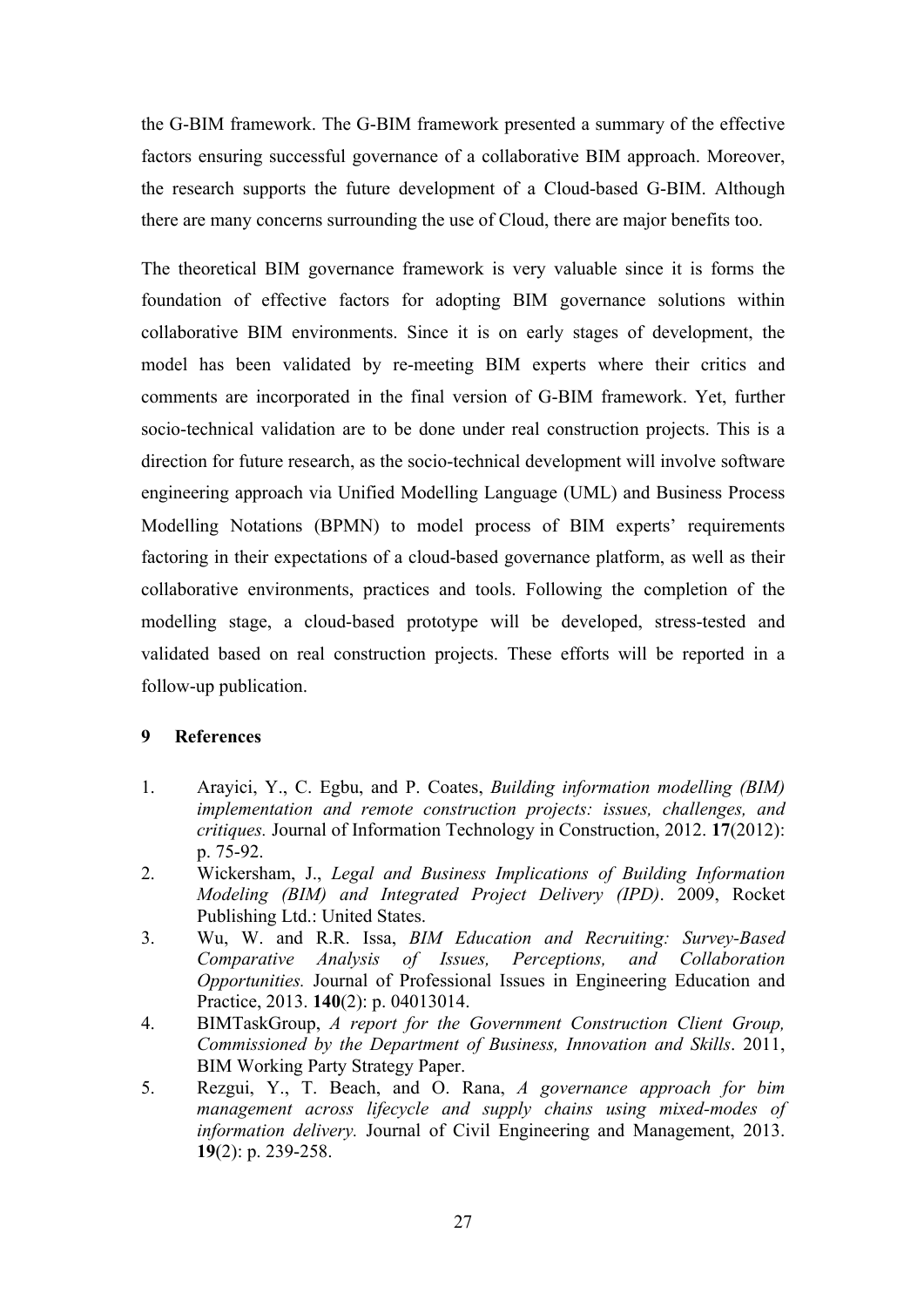- 6. Alreshidi, E., M. Mourshed, and Y. Rezgui, *Requirements for cloud-based BIM governance solutions to facilitate team collaboration in construction projects.* Requirements Engineering, 2016: p. 1-31.
- 7. Caires, B.E.A., *BIM as a tool to support the collaborative project between the Structural Engineer and the Architect: BIM execution plan, education and promotional initiatives.* 2013.
- 8. Anumba, C.J., et al., *Collaborative project information management in a semantic web environment, Engineering, Construction and Architectural Management.* Emerald Group Publishing Limited, 2008 **15:78–94**.
- 9. Jiang, J. and J. Chen, *Contractual Collaboration Systems of Mega Complex Construction Project Organizations.* Bridges, 2014. **10**: p. 9780784413777.086.
- 10. Ashcraft, H.W., *Building information modeling: A framework for collaboration.* Constr. Law., 2008. **28**: p. 5.
- 11. Azhar, S., *Building information modeling (BIM): Trends, benefits, risks, and challenges for the AEC industry.* Leadership and Management in Engineering, 2011. **11**(3): p. 241--252.
- 12. Barlish, K. and K. Sullivan, *How to measure the benefits of BIM---A case study approach.* Automation in construction, 2012. **24**(2012): p. 149-159.
- 13. Bryde, D., M. Broquetas, and J.M. Volm, *The project benefits of Building Information Modelling (BIM).* International Journal of Project Management, 2013. **31**(7): p. 971--980.
- 14. Tse, T.-c.K., K.A. Wong, and K. Wong, *The utilisation of building information models in nD modelling: a study of data interfacing and adoption barriers*. 2005.
- 15. Eastman, C., P. Teicholz, and R.L. Sacks, K., *BIM Handbook, A Guide to Building Information Modeling for Owners, Managers, Designers, Engineers and Contractors*. 2008: Wiley.
- 16. Howard, R. and B.-C. Björk, *Building information modelling--Experts' views on standardisation and industry deployment.* Advanced Engineering Informatics, 2008. **22**(2): p. 271--280.
- 17. Hooper, M. and A. Ekholm, *A Pilot Study: Towards BIM Integration-An Analysis of Design Information Exchange \& Coordination*, in *CIB W78 2010*. 2010.
- 18. Gu, N. and K. London, *Understanding and facilitating BIM adoption in the AEC industry.* Automation in Construction, 2010. **19**(8): p. 988-999.
- 19. Chao-Duivis, M., *Legal implications of working with bim.* Tijdschrift voor Bouwrecht, 2009. **44:204–212**.
- 20. Rezgui, Y. and J. Miles, *Harvesting and managing knowledge in construction: from theoretical foundations to business applications*. 2011: Spon Press.
- 21. Gu, N. and K. London, *Understanding and facilitating BIM adoption in the AEC industry.* Automation in construction, 2010. **19**(8): p. 988--999.
- 22. Porwal, A. and K.N. Hewage, *Building Information Modeling (BIM) partnering framework for public construction projects.* Automation in Construction, 2013. **31**: p. 204-214.
- 23. Ilich, M., B. Becerik, and B. Aultman *Online collaboration: why aren't we using our tools?* Publication of Architectural Engineering Institute and the Construction Institute of ASCE, 2006. **6**, 10.
- 24. Hobbs, R., *Leadership through collaboration.* AIArchitect, 1996. **3**(1996): p. 11.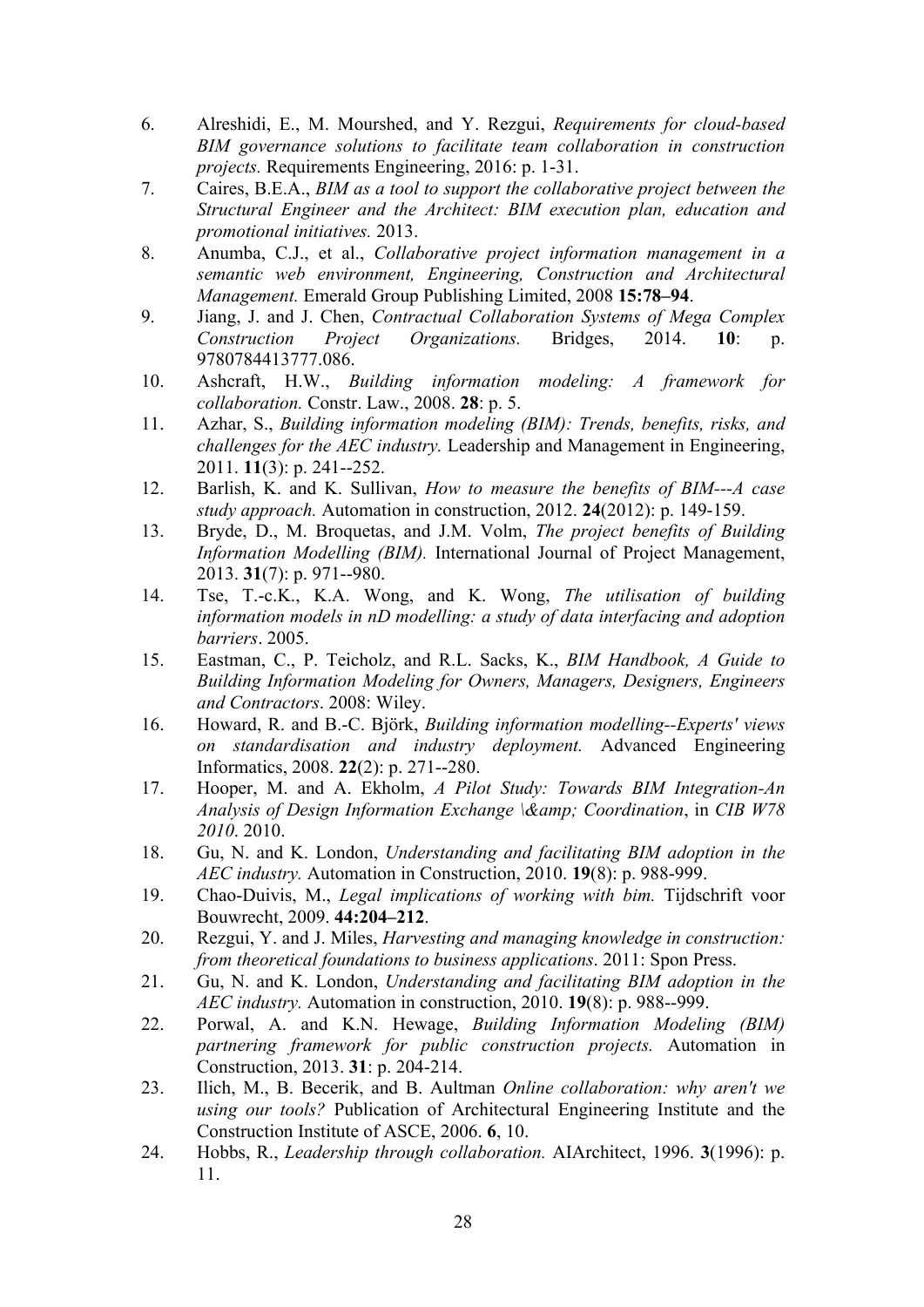- 25. Motamedi, A. and A. Hammad. *RFID-assisted lifecycle management of building components using BIM data*. in *Proceedings of the 26th International Symposium on Automation and Robotics in Construction*. 2009. The International Association for Automation and Robotics in Construction (IAARC).
- 26. Holzer, D. *Are you talking to me? Why BIM alone is not the answer*. in *4th International Conference of the Association of Architecture Schools of Australasia*. 2007. University of Technology, Sydney: Bentely Systems Ltd.
- 27. Singh, V., N. Gu, and X. Wang, *A theoretical framework of a BIM-based multi-disciplinary collaboration platform.* Automation in Construction, 2011. **20**(2): p. 134-144.
- 28. Shen, W., et al., *Systems integration and collaboration in architecture, engineering, construction, and facilities management: A review.* Advanced Engineering Informatics, 2010. **24**(2): p. 196-207.
- 29. OPS. *Onuma Planning System*. 2014 [cited 2015 25 Feb]; Available from: http://onuma.com/products/BimDataApi.php.
- 30. Autodesk *Using Revit Server with Autodesk Vault Collaboration AEC*. 2011.
- 31. ProjectWise. *ProjectWise*. 2015 [cited 2015 21 Feb]; Available from: http://www.bentley.com/en-US/Products/projectwise+project+team+collaboration/.
- 32. Graphisoft. *ArchiCAD*. 2015 [cited 2015 21 Feb]; Available from: https://www.graphisoft.com/bim-server/.
- 33. AutoDesk. *BIM 360*. 2015 [cited 2015 21 Feb]; Available from: http://www.autodesk.com/products/bim-360/overview.
- 34. BIMServer.org. *BIM Server*. 2015 [cited 2015 21 Feb]; Available from: http://bimserver.org/about/base-features/.
- 35. Jotne. *EDMmodelServer (ifc)*. 2015 [cited 2015 1 Mar]; Available from: http://www.epmtech.jotne.com/solutions/bim.
- 36. Beach, T.H., et al., *Cloud Computing for the Architecture, Engineering & Construction Sector: Requirements, Prototype & Experience.* Journal of Cloud Computing: Advances, Systems and Applications, 2013. **2**(1): p. 1-16.
- 37. Turner, J.R. and A. Keegan, *Mechanisms of governance in the project-based organization:: Roles of the broker and steward.* European Management Journal, 2001. **19**(3): p. 254 - 267.
- 38. Grant, G.G. and F. Ulbrich. *Governance of IT-Shared Services: Moving Between Hierarchical and Networked Service Provision*. in *International Conference on Information Resources Management (CONF-IRM)* 2010. Montego Bay, Jamaica: AIS Electronic Library (AISeL).
- 39. Isaca. *COBIT 5*. 2014 [cited 2014 02 Nov]; Available from: http://www.isaca.org/COBIT/Pages/default.aspx?cid=1003566&Appeal=PR.
- 40. Principia, *Data Governance Result of the Rapid Survey*. 2006, The National Computing Centre Ltd: Manchester, United Kingdom.
- 41. Newman, D. and D. Logan, *Governance Is an Essential Building Block for Enterprise Information Management.* Gartner Research, Stamford, CT, 2006. **4**.
- 42. BSI. *Information Governance*. 2014 [cited 2014 02 Nov]; Available from: http://shop.bsigroup.com/Browse-by-Subject/Information-Governance/?t=r.
- 43. Smith, A., A. Stirling, and F. Berkhout, *The governance of sustainable sociotechnical transitions.* Research Policy, 2005. **34**(10): p. 1491-1510.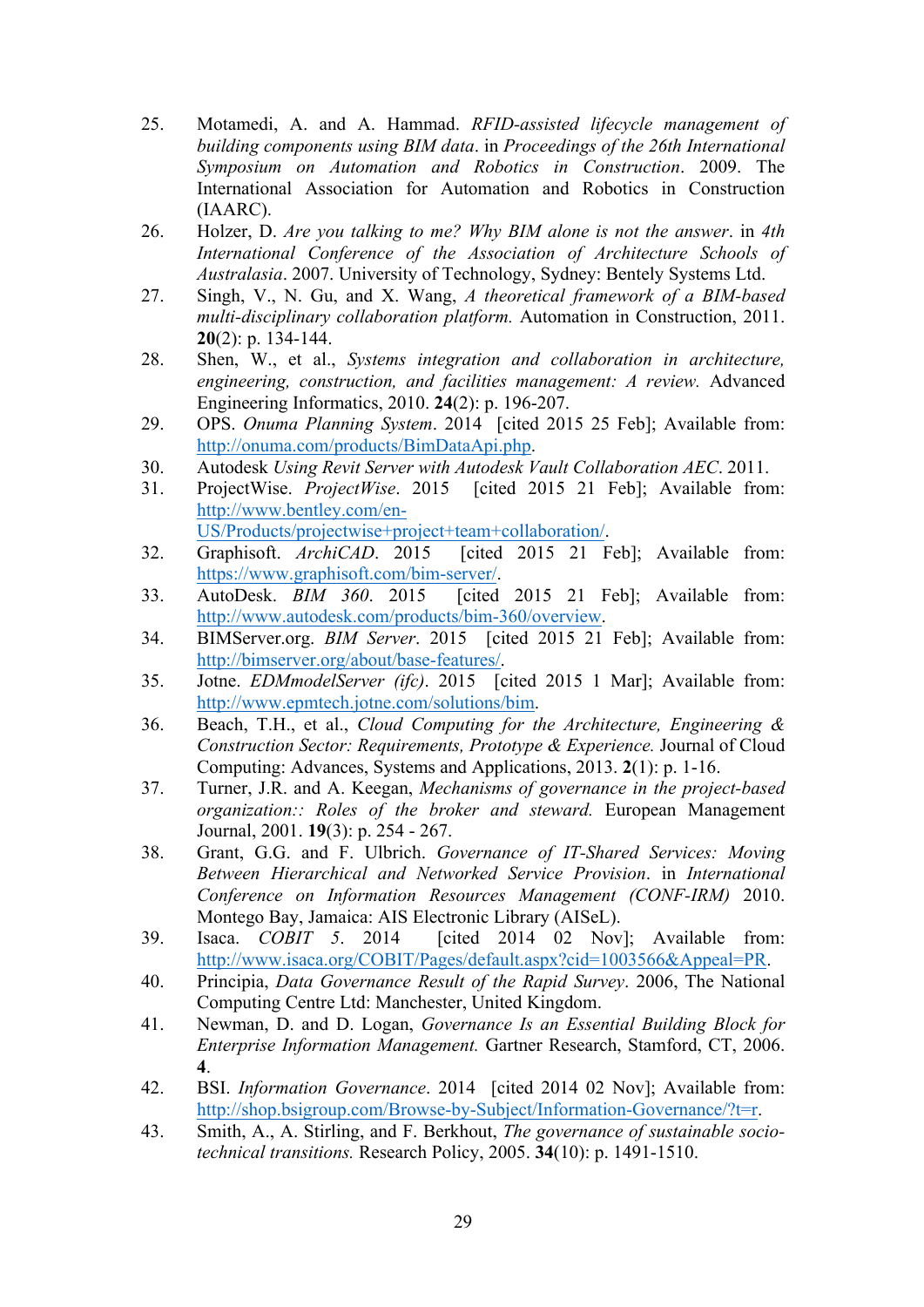- 44. Eastman, C., et al., *BIM handbook: A guide to building information modeling for owners, managers, designers, engineers and contractors*. 2011, New Jersey, USA: John Wiley & Sons, Inc.
- 45. Alreshidi, E., M. Mourshed, and Y. Rezgui. *Exploring the Need for a BIM Governance Model: UK Construction Practitioners' Perceptions*. in *Computing in Civil and Building Engineering (2014)*. 2014. American Society of Civil Engineers (ASCE).
- 46. Kolodner, E.K., et al. *A cloud environment for data-intensive storage services*. in *Cloud Computing Technology and Science (CloudCom), 2011 IEEE Third International Conference on*. 2011. Athens, Greece: Institute of Electrical and Electronics Engineers (IEEE).
- 47. Kumar, B., J.C. Cheng, and L. McGibbney. *Cloud computing and its implications for construction IT*. in *Computing in Civil and Building Engineering, Proceedings of the International Conference*. 2010. Nottingham University Press.
- 48. Armbrust, M., et al., *A view of cloud computing.* Communications of the ACM, 2010. **53**(4): p. 50-58.
- 49. Jiao, Y., et al., *A cloud approach to unified lifecycle data management in architecture, engineering, construction and facilities management: Integrating BIMs and SNS.* Advanced Engineering Informatics, 2012. **27**(2): p. 173–188.
- 50. Fathi, M.S., et al., *Context-Aware Cloud Computing for Construction Collaboration.* Journal of Cloud Computing, 2012. **2012**(2012): p. 1-11.
- 51. Chuang, T.-H., B.-C. Lee, and I.-C. Wu. *Applying cloud computing technology to BIM visualization and manipulation*. in *28th International Symposium on Automation and Robotics in Construction*. 2011. International Association for Automation and Robotics in Construction (IAARC).
- 52. Redmond, A., et al., *Exploring how information exchanges can be enhanced through Cloud BIM.* Automation in Construction, 2012. **24**(July 2012): p. 175- 183.
- 53. Stadtmueller, L., *All Clouds are Not Created Equal: A Logical Approach to Cloud Adoption in Your Company*. 2012, Frost & Sullivan: California, USA.
- 54. Leon, M. and R. Laing. *Cloud and Computer Mediated Collaboration in the Early Architectural Design Stages: A Study of Early Design Stage Collaboration Related to BIM and the Cloud*. in *Cloud Computing Technology and Science (CloudCom), 2013 IEEE 5th International Conference on*. 2013. Institute of Electrical and Electronics Engineers (IEEE).
- 55. Chuang, T.H., B.C. Lee, and I.C. Wu, *Applying Cloud Computing Technology to BIM Visualization and Manipulation.* Proceedings of the 28th ISARC, June 29th-July 2nd, Seoul, Korea, 2011.
- 56. Beach, T., Y. Rezgui, and O. Rana, *CLOUDBIM : managment of BIM data in cloud computing environment*. 2011: Cardiff School of Engineering, Cardiff University, Wales, UK.
- 57. Jiyi, W., et al. *Cloud Storage as the Infrastructure of Cloud Computing*. in *Intelligent Computing and Cognitive Informatics (ICICCI)*. 2010. Kuala Lumpur, Malaysia: Institute of Electrical and Electronics Engineers (IEEE).
- 58. A Vouk, M., *Cloud computing–issues, research and implementations.* CIT. Journal of Computing and Information Technology, 2008. **16**(4): p. 235-246.
- 59. Abadi, D.J., *Data Management in the Cloud: Limitations and Opportunities.* IEEE Data Eng. Bull., 2009. **32**(1): p. 3-12.